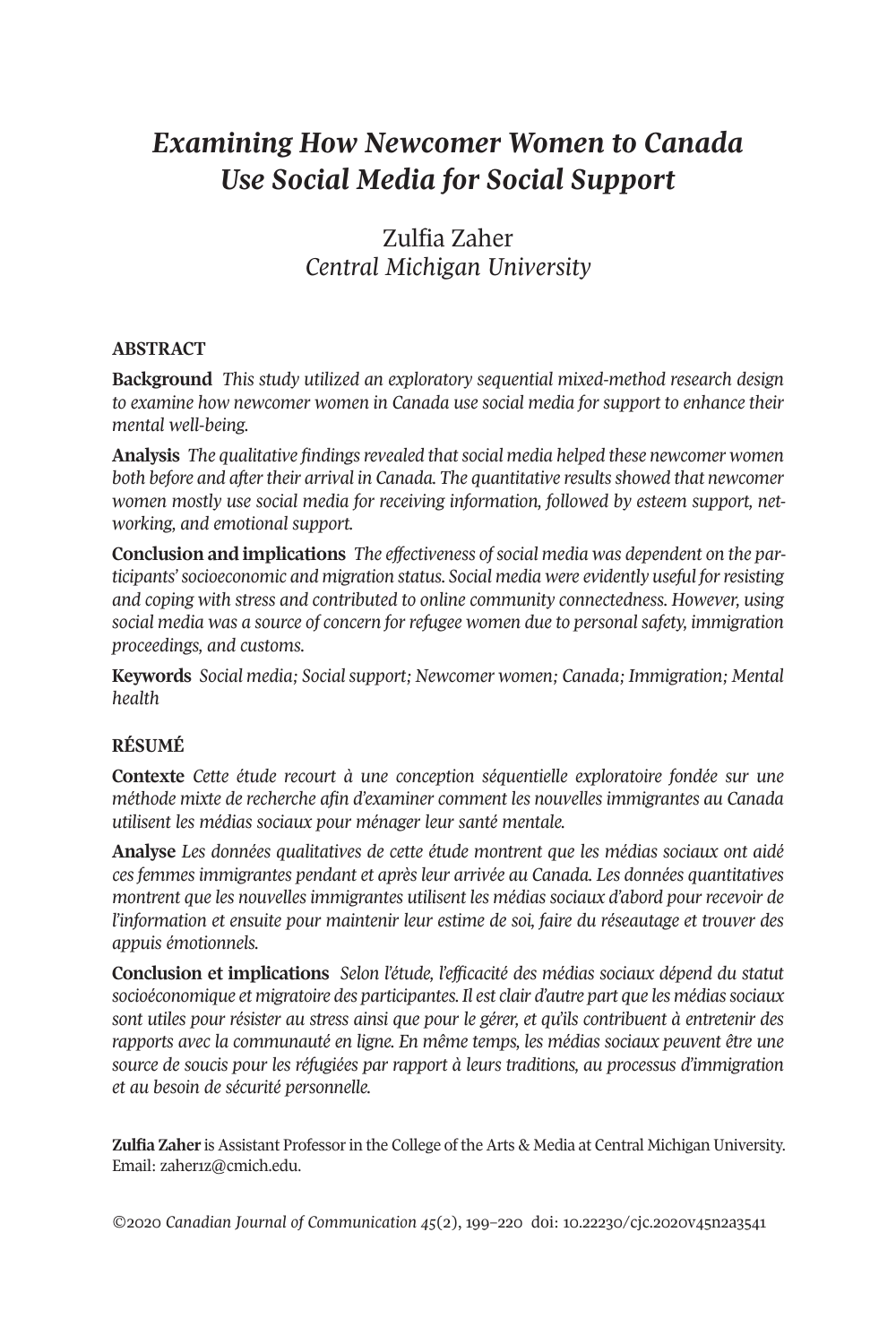**Mots clés** *Médias sociaux; Appui social; Nouvelles immigrantes; Canada; Immigration; Santé mentale*

# **Introduction**

Canada is one of the fastest-growing immigrant and refugee host countries. In 2016, nearly 300,000 newcomers reached Canada (Chavez, 2012). Women form more than half of this population. Immigration, Refugees and Citizenship Canada defines newcomers as immigrant subgroups (e.g.,refugees, family class, and economic class) who have lived in Canada for a short time, usually less than three to five years. In the past couple of years, with a growing immigrant population in Canada including refugees from conflict regions like Syria, Iraq, Afghanistan, and Yemen, immigrants reported physical and mental health conditions began to worsen (Kirmayer, Narasiah, Munoz, Rashid, Ryder, Guzder, Hassan, Rousseau, & Pottie, 2011). The Longitudinal Survey of Immigrants to Canada (LSIC) revealed that 22 percent of immigrants reported having some emotional problems and 16 percent reported high levels of stress, with women consistently reporting a higher level of stress than men (Robert & Gilkinson, 2012).

The Canadian government has identified protecting the mental health of current and incoming immigrant subgroups as a significant public health concern. The World Health Organization (WHO) defines mental health as a "state of well-being in which the individual realizes his or her own potential, can cope with the normal stresses of life, can work productively and fruitfully, and is able to make a contribution to her or his own community" (2007). Mental health is a vital component of any individual's life and particularly in the lives of immigrant subgroups, who are considered more vulnerable due to displacement. The immigration and settlement processes, whether forced or voluntary, are inherently stressful. Mary Levitt, Jonathan Lane, and Jerome Levitt (2005) stated that immigration and settlement processes are a "profound nonnormative life transition requiring extensive adaptation" (p. 160). The initial settlement process jeopardizes immigrant subgroups' mental well-being, and this challenge can continue beyond the settlement period. Additionally, factors such as unemployment, separation from family, discrimination and prejudice, language barriers, and lack of social and emotional supports add to the mental health stressors.

Although many studies have focused on different aspects of immigrants' wellbeing, there is a shortage of in-depth research on the strategies that immigrant subgroups use to enhance their social and mental well-being. The Canadian Mental Health Association (2010) suggested that mental health entails not only the absence of psychological problems, but also the use of various coping strategies, such as balance, resilience, and flexibility. This study examines how newcomer women to Canada use social media to enhance their mental well-being. In particular, it focuses on online social support as a factor for improving mental well-being. The social quality of social media platforms allowed the researcher to explore concepts of social support in-depth, owing to social media's significant reach in terms of time and space and across geographical and temporal boundaries.

Social support in any form is crucial for improving the well-being and sanity of individuals. Cobb (1276) refers to social support as a moderator of life stress. Lack of social support contributes to the loneliness that can lead to isolation and eventually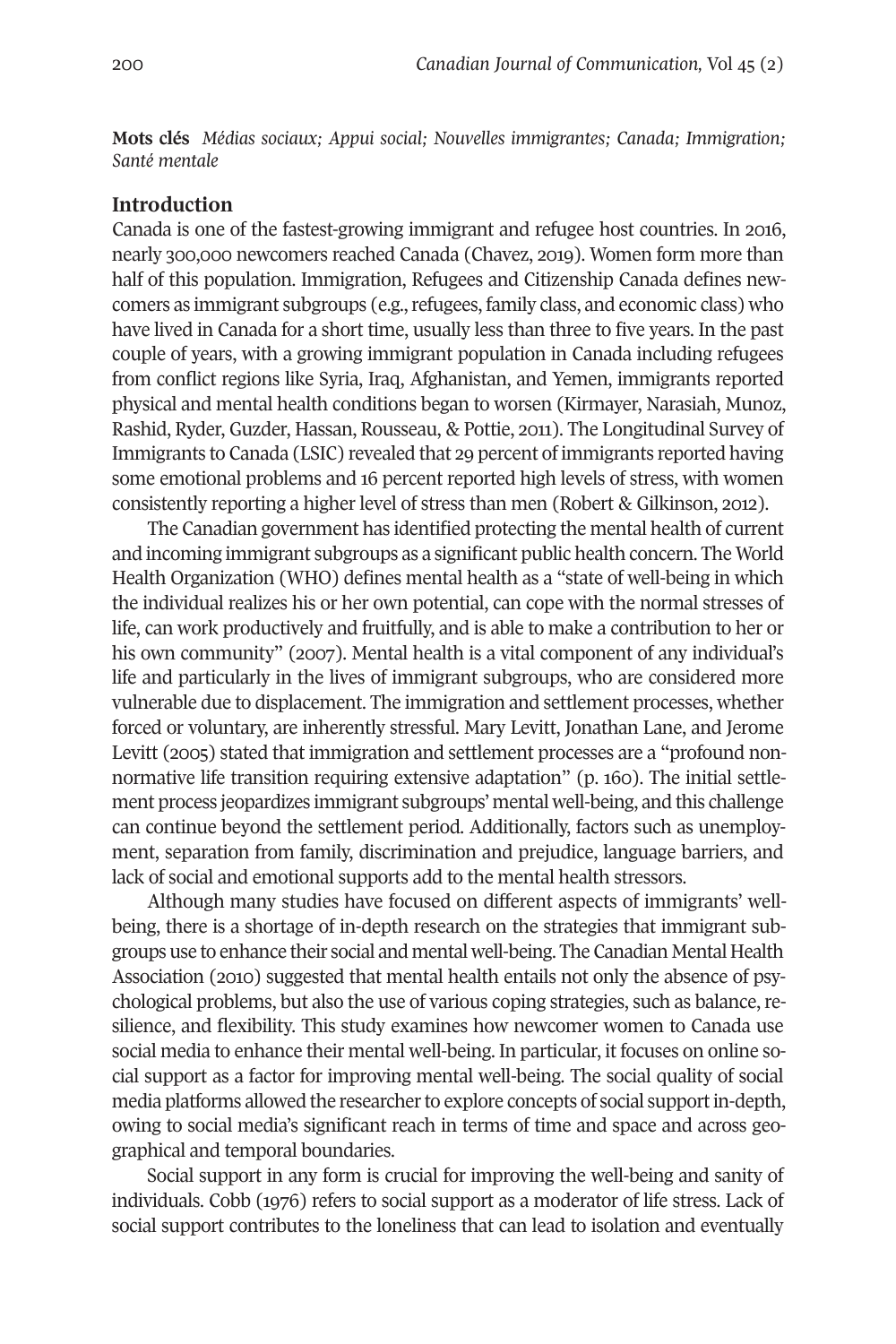to depression and other psychological issues. Therefore, people seek support from others to maintain a supportive relationship. Social support has long been explored in diaspora studies. Immigrants often build a shared identity to generate mutually supportive social ties. Raymond Scupin (2003) stated that "throughout the world individuals migrating to different areas often use ethnic ties as a means of social adjustment" (p. 78). In the recent Western European sociocultural context, immigrant subgroups have been subject to hate crimes and other forms of discrimination (Khandaker, 2017; Chazan, 2015). This environment has further increased the fear and anxiety of these immigrant subgroups. Studies have long established that the conditions in which people are born, raised, work, and live impact their well-being (Ng & Omariba, 2010). An understanding of social support will provide a crucial vantage point from which to examine the well-being of newcomer women in Canada.

In the past couple of years, the primary concerns of refugees and immigrants have no longer been the typical immigration problems (e.g., resettlement, language barriers, losing cultural identity, or other daily struggles), but rather intolerance and hate crimes. The growing intolerance against refugees in various Western countries has made them more vulnerable to hate crimes. In 2015, 1,005 crimes against refugees were reported in Western Europe, including 23 incidents in Germany that involved burning refugee camps (Underwood, 2016). Similarly, in 2015, over 400 crimes against Muslims, including assaults, harassment, and various criminal acts, were recorded in France (Chazan, 2015). Religious persecution of Muslim refugees was also reported in the United Kingdom, Finland, Sweden, and other European countries (Bayrakli & Hafez, 2016; Corke, 2015). Meanwhile, in Canada,1,402 hate crimes targetingArabs, South and West Asians, the Jewish population, and people based on their sexual orientation were reported to police in 2016, 47 more hate crimes than in 2015, which accounts for an increase of 3.5 percent (Khandaker, 2017).

At this time, when any discourse about immigrant subgroups is wrapped up in many countries' political agendas, exploring the strategies new immigrant and refugee women use to maintain their mental well-being would be useful for a few reasons. First, it generates a new discourse by highlighting the use of social media in improving well-being. Second, the topic is timely because of increased immigration, and the results could be utilized by policymakers, social justice advocates, health communication experts, and migration scholars to explore the interconnections between social media use and well-being. Lastly, the results of this study may assist government policymakers, non-profit organizations, and Immigration and Citizenship offices in designing interventions that can help improve the lives of immigrants in Canada and beyond. The majority of these immigrant subgroups had come from Muslim-dominated nations to escape war and persecution. Therefore, their challenges are maximized.

Understanding the significance of this topic, this study examines how newcomer women in Canada use social support strategies on social media, particularly Twitter and Facebook, to enhance their mental well-being. This study employed an exploratory sequential mixed-method research design. In the first phase, the researcher conducted 17 semi-structured interviews with newcomer women. In the second phase, content analysis was conducted to examine a total of 1,347 social media posts (650 Facebook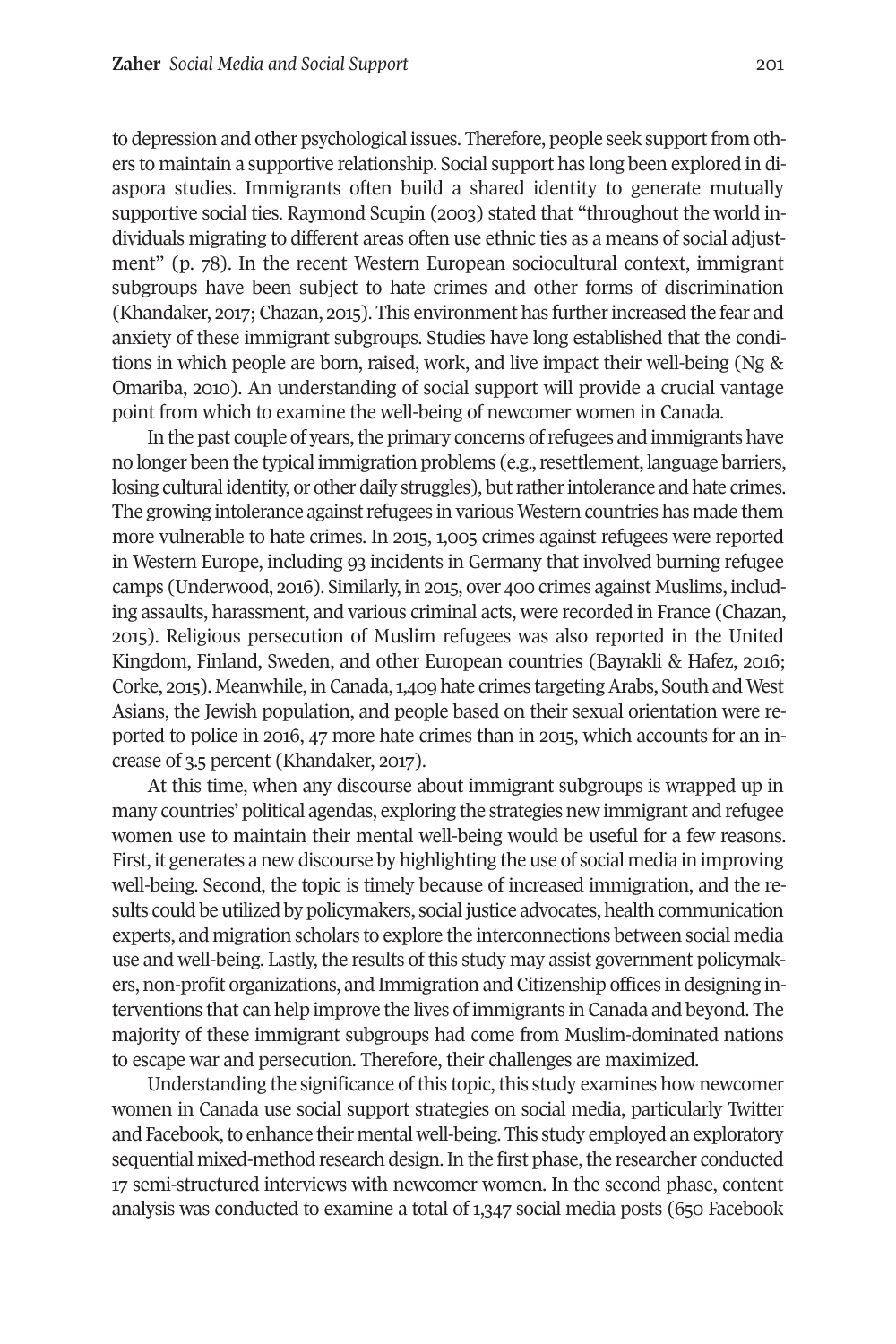posts and 627 Twitter messages) for the provision of social support in participants' posts on Facebook and Twitter.

# **Literature review**

# *Social support and social media*

As social beings, we have an inherent notion of social support (Fiske, 1992). Social supportis not a new term, because, in the words of Rodrigues (2016), "Human beings are social creatures and often turn to each other for physical assistance and psychological sustenance" (p. 7). Previously, social support could only take place in face-to-face interactions. However, with the advent of online media, social media, in particular, have become increasingly significant for people to provide and seek social support. Xiaolin Lin, Dawei Zhang, and Yibai Li (2016) further argue that, compared to traditional social support (which operated offline), online social support has a greater reach in terms of time and space. It crosses geographical and temporal boundaries, has no time and space constraints. This motivates building connections through weak ties.

The social quality of social networking platforms enables researchers to explore the concept of social support on social media, particularly on Facebook and Twitter. Many studies have found that social support is correlated with physical and mental well-being and can also reduce the adverse effects of stress (e.g., Attai, Cowher, Al-Hamadani, Schoger, Staley, & Landercasper, 2015). Ting-Ping Liang, Yi-Ting Ho, Yu-Wen Li, and Efraim Turban (2011) pointed out that social media brings the value of users' social life to the forefront. Other studies compared the social connection of offline, face-to-face, and online, virtual, communication and found that Facebook continuously has proven to be the platform where users can build and maintain a social relationship (Chiang & Huang, 2016; Lin, Zhang, & Li, 2016). Evidently, these social relationships lower depression and increase satisfaction in individuals (Myrick, 2015).

Although social media have become an integral part of people's lives in this digital age, it is essential to understand their associated negative consequences. Social media are mostly well perceived because they allow users to maintain their pre-existing relationships and continue to be friends online, without offline encounters. However, these very same characteristics of social media may lead to negative consequences, such as social isolation, lack of interpersonal communication, and even trust issues. Social media skeptics argue that in the name of convenience and connectivity, social media have invaded people's privacy (Debatin, 2011). Users are under constant surveillance for corporate benefits and state-sponsored espionage (Andrejevic, 2012). Some studies have also expressed concern about maintaining a balance between "freedom of speech and the defense of human dignity" as social media create a space for hate speech that is harmful to a particular group of people (Silva, Mondal, Correa, Benevenuto, & Weber, 2016).

Social media provide connectivity between group members of a diaspora, where different platforms are used to transcend geographical, historical, political, and social boundaries (Harwood, 2015). They offer a new dimension of diaspora identity and migrant plurality by expanding the communicative horizons. The term *diaspora* is used to define many groups of people who leave their homelands and inhabit different countries. Stuart Hall and Paul Du Gay (1996) explained that diaspora is related to the border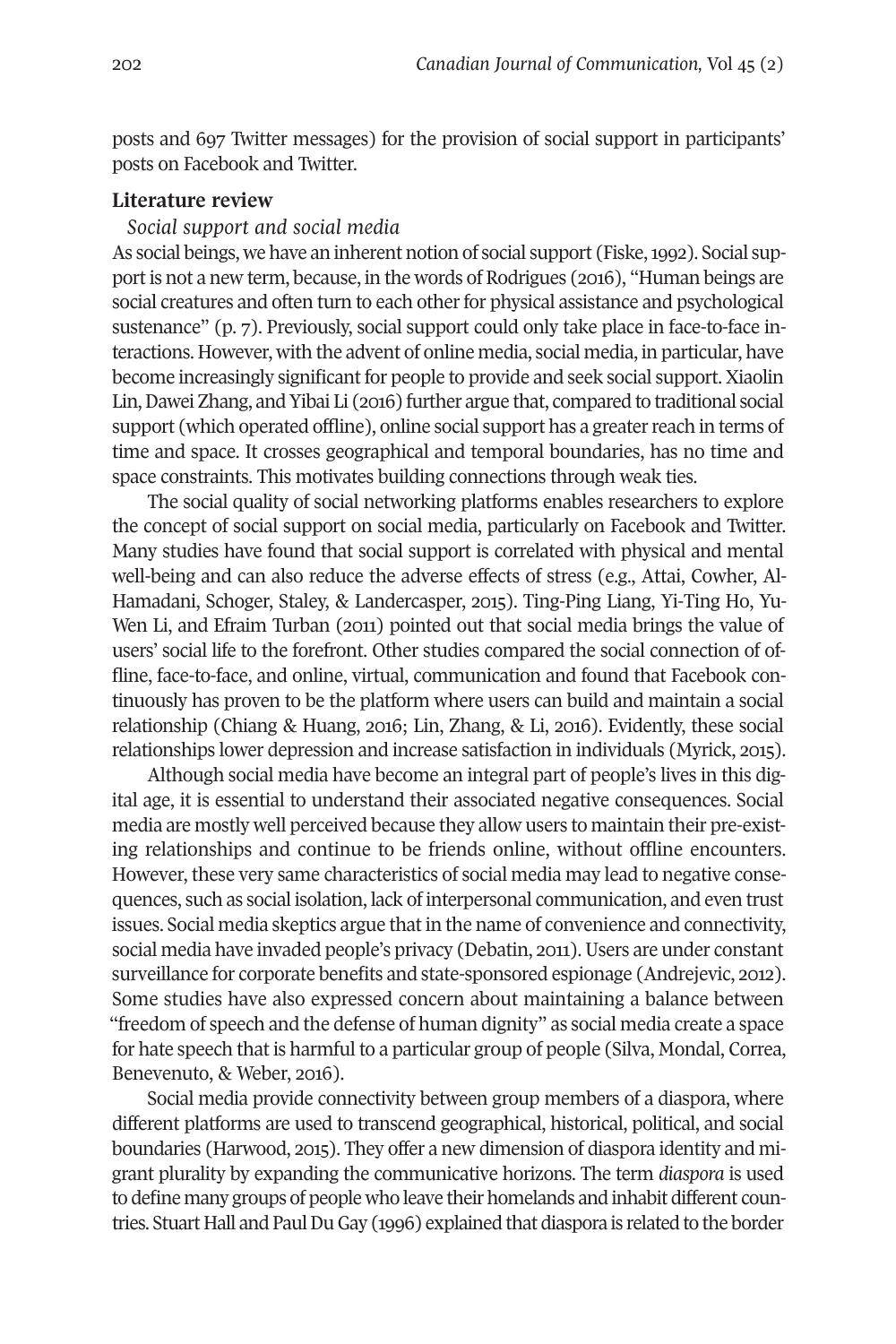crossing (whether forced or chosen, necessary or desired). Furthermore, Harim Haiderali Karim (2003) claimed that not all diasporas have homeland myths at the centre oftheir consciousness. The concept of diaspora is not easy to understand because it comprises many religions, languages, traditions, et cetera. Although a diaspora is formed by people of similar backgrounds and origins, the reasons for immigration vary from one person to another. For example, the experience of an asylee could be completely different from a person who came to Canada through a spousal visa. These varied reasons forimmigration may influence individuals' expectations in the host country.

Studies show that immigrants are early adopters of media and technology and use them to connect with the country of origin and build new connections in the country of settlement (Christiansen, 2004; Matsaganis,Katz, & Ball-Rokeach, 2011).Various forms of media, such as ethnic, transnational media, and diaspora programs, have been used in diaspora for many decades (Karim, 2003). Diasporic media have often served relatively small but widely scattered communities. Media play an important role in the construction of diasporic and migrant identities. Myria Georgiou (2006) stated that media consumption and communication technologies' appropriation have become significant in the formation of shared identities. Although media have been an excellent tool in building shared identity and cultural ties for many people in the diaspora, they are linear, hierarchical, and expensive (Karim, 2003). However, online media have helped to overcome some of these challenges.

In the past two decades, researchers have increasingly focused on the use of online media fortransnational communication in migration networks. Digital media and the internet serve as global technologies that provide social and information networks across geographical spaces. Scholars focus on the role social media play in connecting diaspora populations as well as influencing people to migrate in the first place. Some studies found that online media provide an infrastructure that extends the possibility and opportunity of network ties and information for prospective migrants (Burrell & Anderson, 2008; Dekker & Engbersen, 2014; Hiller & Franz, 2004; Thulin & Vilhelmson, 2014). Other scholars concentrate on how people in diaspora construct, negotiate, and deconstruct their personal and communal identities based on shared national and global ideologies using online media (Harwood, 2015; Plaza, 2010).

Social media provide useful tools to build close relationships and allow individuals to seek support and uphold relationships in a virtual community (Chiang & Huang, 2016). Virtual communities have been formed to enable people with a shared interest who feel a sense of connectedness to communicate and seek and share information (Khan, Zaher, & Gao, 2018). Community connectedness refers to a community setting or a real neighbourhood, where people reside (Strange, Fisher, Howat, & Wood, 2014). However, in situations where the community is geographically dispersed, online community connectedness can offer the same social ties, sense of community, and a safe zone in which to provide and seek support. Virtual communities play a pivotal role in the lives of marginalized populations, especially members ofthe diasporic community, as they are linked by more than just shared interests (Karim, 2003). They are linked by cultural markers, language, religion, need, and social connectedness. Such connectedness is significant for seeking and offering social support.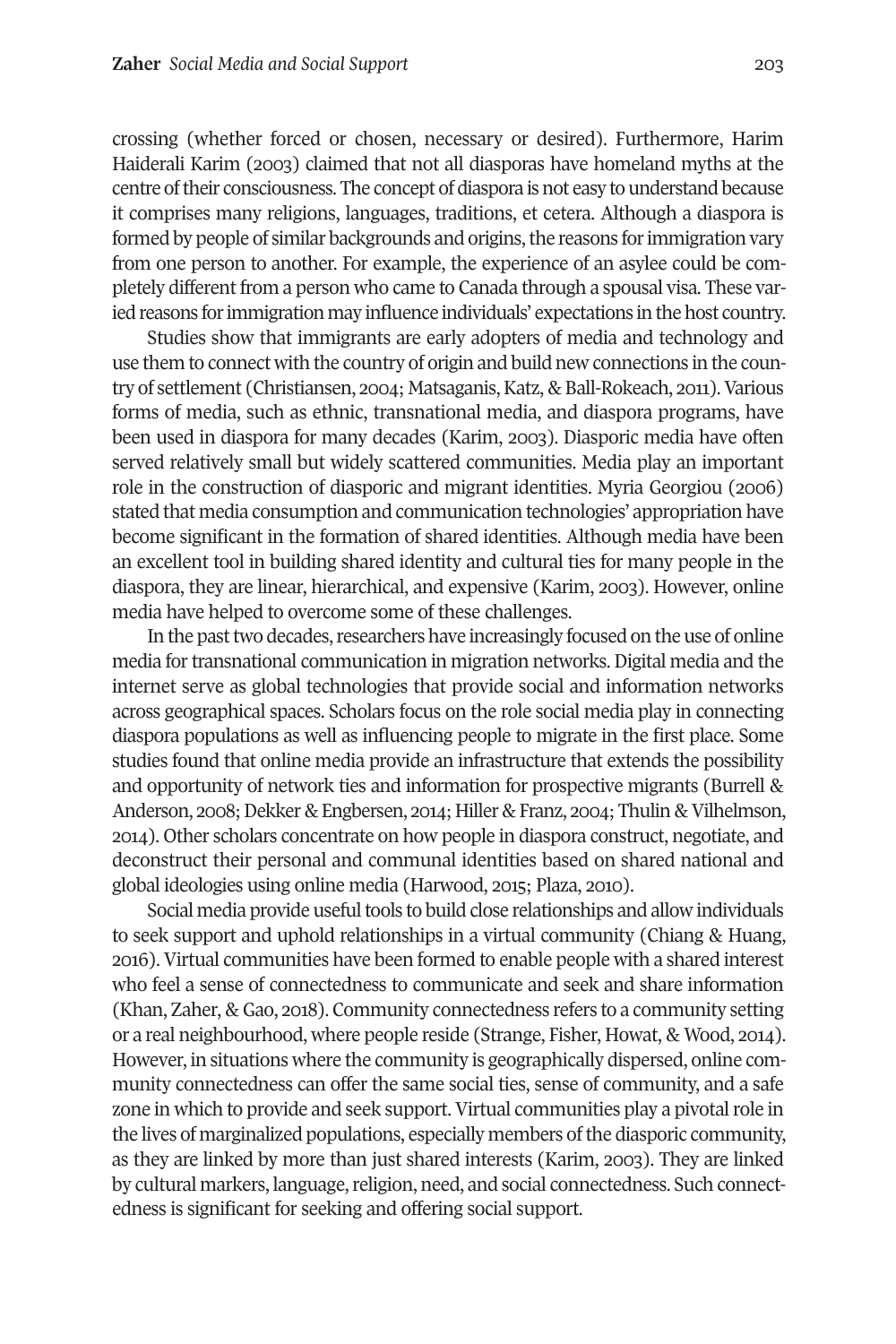Although previous studies established that social media play a vital role in diaspora studies, there is insufficient research on how new immigrants and refugees in a country use social media strategically to enhance their well-being by seeking and providing social support. This study aimed to address this issue sought to understand the coping strategies of newcomer women in Canada through their use of social media as an accessible means of communication in the beginning ofthe settlement period when they may not have access to other resources and external support. Thus, this study examines the following questions:

RQ1: How do newcomer women use social media?

RQ2: How do newcomer women utilize social media to seek social support?

RQ3: What type(s) of social support do newcomer women use the most on Facebook and Twitter?

RQ4: Are there any statistical differences in the use of social support between Facebook and Twitter?

# **Research design**

This study utilized an exploratory sequential mixed-method research design. The exploratory sequential design is a two-phase design that involves both qualitative and quantitative methods (Carpenter & Lertpratchya, 2016).

# *Qualitative methods*

Conducting semi-structured interviews was the method chosen to gather data to understand social media usage and its relation to the well-being of newcomer women. This was the most appropriate approach for this study, since little research had been conducted using a qualitative method to thoroughly investigate this topic in the context of the minority population (Creswell, 2013).

This study employed snowball sampling, which is particularly useful when targeting a group of people who are geographically dispersed in a larger province like Ontario, Canada. Ontario is not only Canada's most populous province, but is also ethnically diverse with the highest number of immigrants as residents (Statistics Canada, 2018). Newcomer women living in Ontario were recruited between June and October 2017. The recruitment statement was disseminated widely to make sure that a wide range of perspectives from newcomer women could be captured. The recruitment flyer was first sent by email to the following organizations: the FCJ Refugee Centre (in York), Council of Agencies Serving South Asians (CASSA, in Scarborough), Newcomer Women's Services Toronto, Peel Newcomer Strategy Group, and Afghan Women's Organization (AWO, in North York and elsewhere). Second, the recruitment flyer was posted on public notice boards in libraries, adult schools, community centres, and other places in different parts of the Greater Toronto Area (GTA), including Toronto, Mississauga, Brampton, Pickering, Markham, Vaughan, Milton, Ajax, Burlington, and Newmarket. The researcher also utilized social media groups such as Muslim moms of Mississauga, Ontario new immigrants, Racial Health Equity Network, Beyond our Lineage, NewcomersWomen's Services Toronto, Pakistani Muslim Moms in Canada, and others. Subsequently, 17 newcomer women from the GTA volunteered to take part in this study.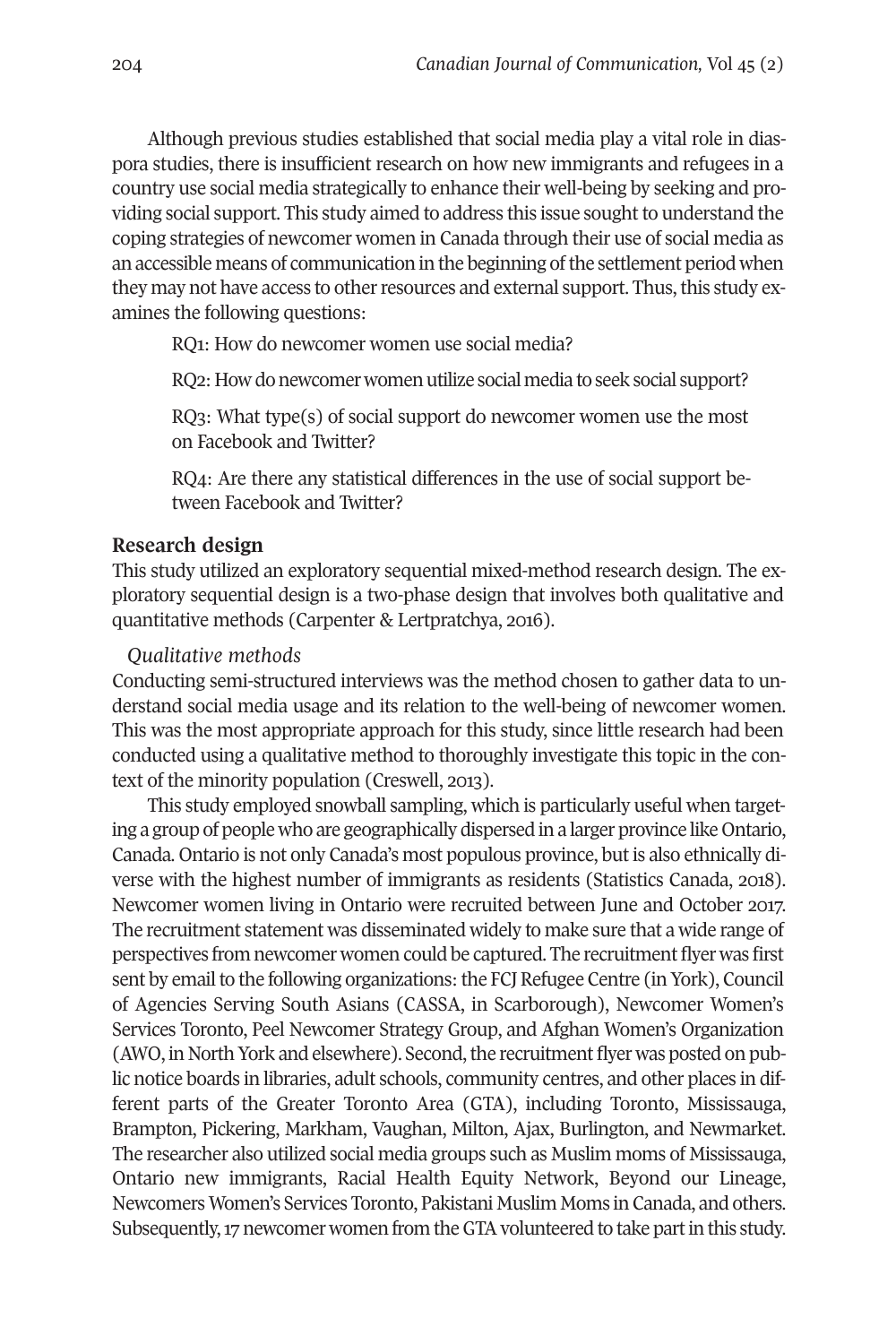This study conducted 17 semi-structured interviews with newcomer women in Ontario, Canada. The average length of the interviews was 26 minutes. Interview participants identified themselves as newcomer women who had lived in Canada forless than four years. They were between the ages of 20 and 45. Research participants also identified themselves as originally from the following countries: Pakistan (5), Afghanistan (3), Syria (3), India (2), Iran (2), Jordan (1), and Saudi Arabia (1). Five out of 17 held a master's degree, one was a medical doctor, one identified herself as a doctoral candidate, six held a bachelor's degree, and four of them carried a high school diploma or professional certificates.

Furthermore, they entered Canada through various avenues: eight as refugee claimants, six through the Federal Skilled Worker Program (Express Entry), two through a spousal visa, and one as a temporary resident.Regarding their marital status, fouridentified themselves as single (never married before), one as divorced, and 12 as married. In regard to employment, five participants held a full-time job, five had a part-time job, three were students, and four were homemakers. Fifteen out of the 17 participants were from predominantly Muslim countries.Also,the participants were living in the Ontario communities of Toronto, Mississauga, Brampton, Pickering, Markham, Vaughan, Milton, Ajax, Burlington, and Newmarket. In this study, every interviewee was given a pseudonym to protect their privacy. This way, they were assured of the confidentiality of the study.

The interview data (audio recording) were transcribed verbatim. This study used Virginia Braun and Victoria Clarke's (2006) guidelines on thematic analysis to analyze the interview transcripts, incorporating both theory- and data-driven analysis. After coding the interview transcriptions, the researcher identified 24 overlapping categories. After a careful study of those categories, five themes emerged. This study also employed member checking and peer debriefing to ensure the validity of the findings.

#### *Quantitative methods*

In the second phase, this study conducted content analysis to examine the provision of social support on Facebook and Twitter platforms used by newcomer women. Content analysis is systematic and was thus an appropriate approach for measuring a large set of unstructured communicative online data (Ramanadhan, Mendez, Rao, & Viswanath, 2013). This study examined and analyzed only the manifest content ofthe messages on the participants' Facebook and Twitter platforms.

To construct a sampling frame, this study conducted several rigorous online searches to find organizations and services that deal with newcomer women in Canada. This study also conducted a Google search using a combination of words such as *newcomer*, *women*, *Canada*, *Toronto*, *Ontario*, *GTA*, *immigrants*,*refugees*, and *non-profit*. Such informed procedure directed the researcher to several immigrant and refugee organizations.

After examining online resources, the researcher selected three organizations on social media that dealt with newcomer women. Newcomer Women's Services Toronto had 1,384 members on its Facebook page and 3,127 followers of its Twitter account. Similarly, Newcomer to Canada had 10,070 members on its Facebook page and 3,230 followers on Twitter. Also, the Newcomer Centre of Peel had 1,237 members on its Facebook page and 1,340 followers on Twitter. From a total of 12,691 members on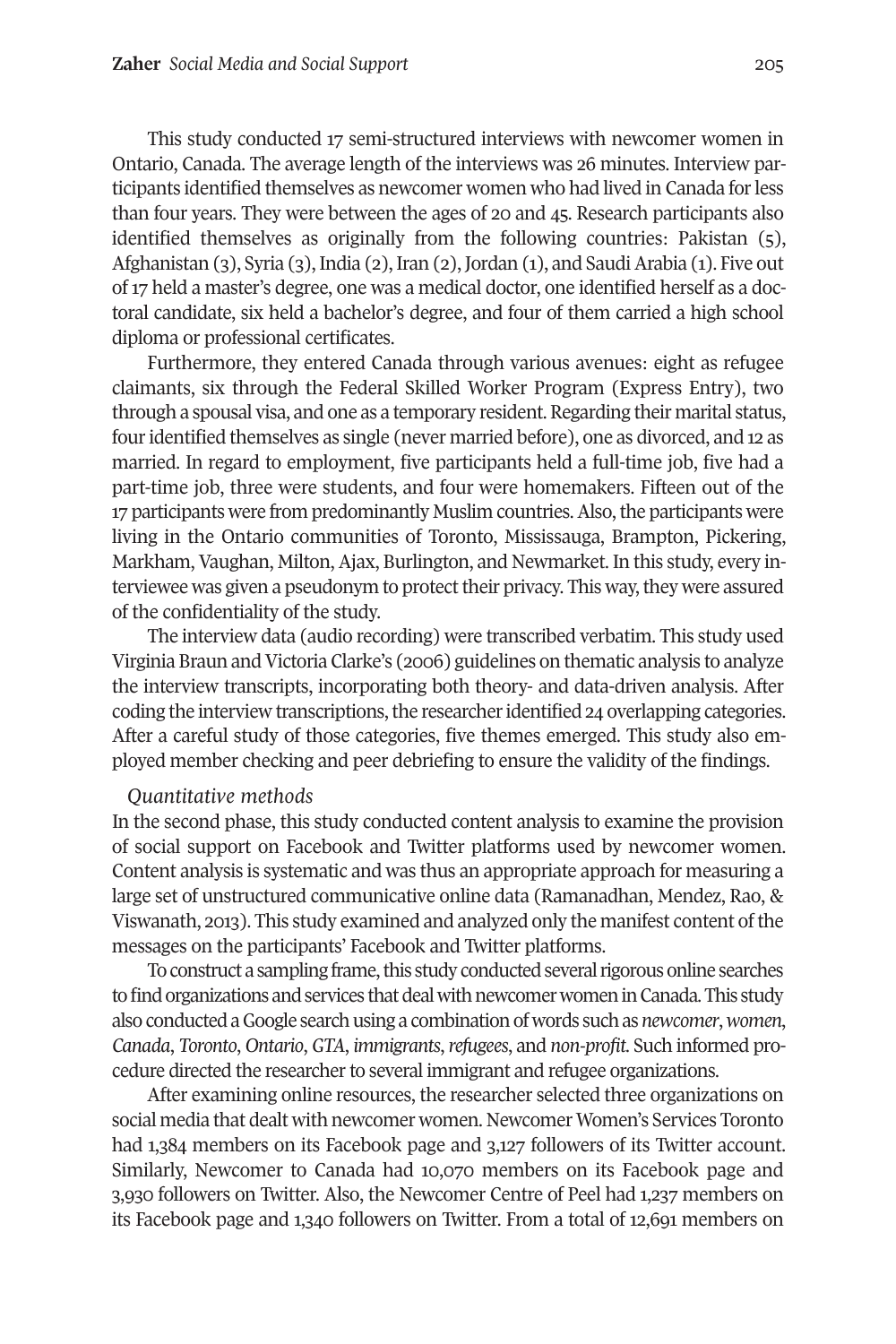these three Facebook pages, only 267 members identified themselves as newcomer women to Ontario, Canada, and met all the criteria mentioned in the recruitment flyer. Also, from the 8,327 Twitter followers on these three newcomer Twitter pages, 76 Twitter users identified themselves as newcomer women to Ontario, Canada, and met all the criteria listed in the recruitment flyer. Out of the 267 newcomer women Facebook users, only 80 volunteered to be part of this study. The communication and consent process took place via Twitter and Facebook direct messages. The data was then collected for four weeks in October 2017 through the online social media analytics tool called Quintly. Through employing Quintly, this study collected a total of 1,347 social media posts (650 Facebook posts and 627 Twitter messages) from 156 newcomer women's Facebook and Twitter platforms. However, this study was not able to collect demographic data (e.g., country of origin, education) for social media users, as this data was not publicly available.

#### MeasureMent

The variables were all nominal, and each variable was measured for presence and absence through a scale (Yes =  $1$  and No =  $\sigma$ ). The social support codebook was previously used to assess the occurrence of support-intended communication behaviours.All five categories were almost precisely adapted from Coulson, Buchanan, and Aubeeluck (2007), as follows: i) information support (e.g., advice, referrals to experts, situation appraisals, and teaching); ii) esteem support (e.g., compliments and anchorage); iii) network support (e.g., access, companionship, and express willingness); iv) emotional support (e.g., virtual affection, sympathy, validation, encouragement, prayer, and relief of blame); and v) tangible support (e.g., performing a direct or indirect task).

#### Intercoder relIabIlIty

Three people with substantial media research experience conducted the intercoder reliability after participating in four rounds of training sessions. Detailed instructions and variable definitions were specified in the codebook, and it was ensured that the coders comprehensively understood them. On average, 130 Facebook messages and 132 Twitter messages were coded during each 20-minute training session, followed by test coding. When coders faced any disagreements, they reviewed, discussed, and updated item codes for maximum clarity. Once a high level of agreement was achieved, actual coding began.After completing multiple long training sessions, each coder separately coded a 20 percent sample of data to establish intercoderreliability (ICR). ICR was measured employing Krippendorff's alpha (α) (Hayes & Krippendorff, 2007). After comparing the coding of these messages, ICR was found to be 0.85 for nominal variables: information (0.85), esteem (0.80), network (0.80), emotional (0.25), and tangible (0.80). After achieving the average level of agreement expected by Krippendorff's alpha, the researcher then too on the coding. The data was then transferred to SPSS 24.0 software to run descriptive and chi-square (*X*2) statistics analyses.

## **Results**

*Qualitative results*

newcoMer woMen and socIal MedIa use

This part of the article addresses RQ1 for this study: How do newcomer women use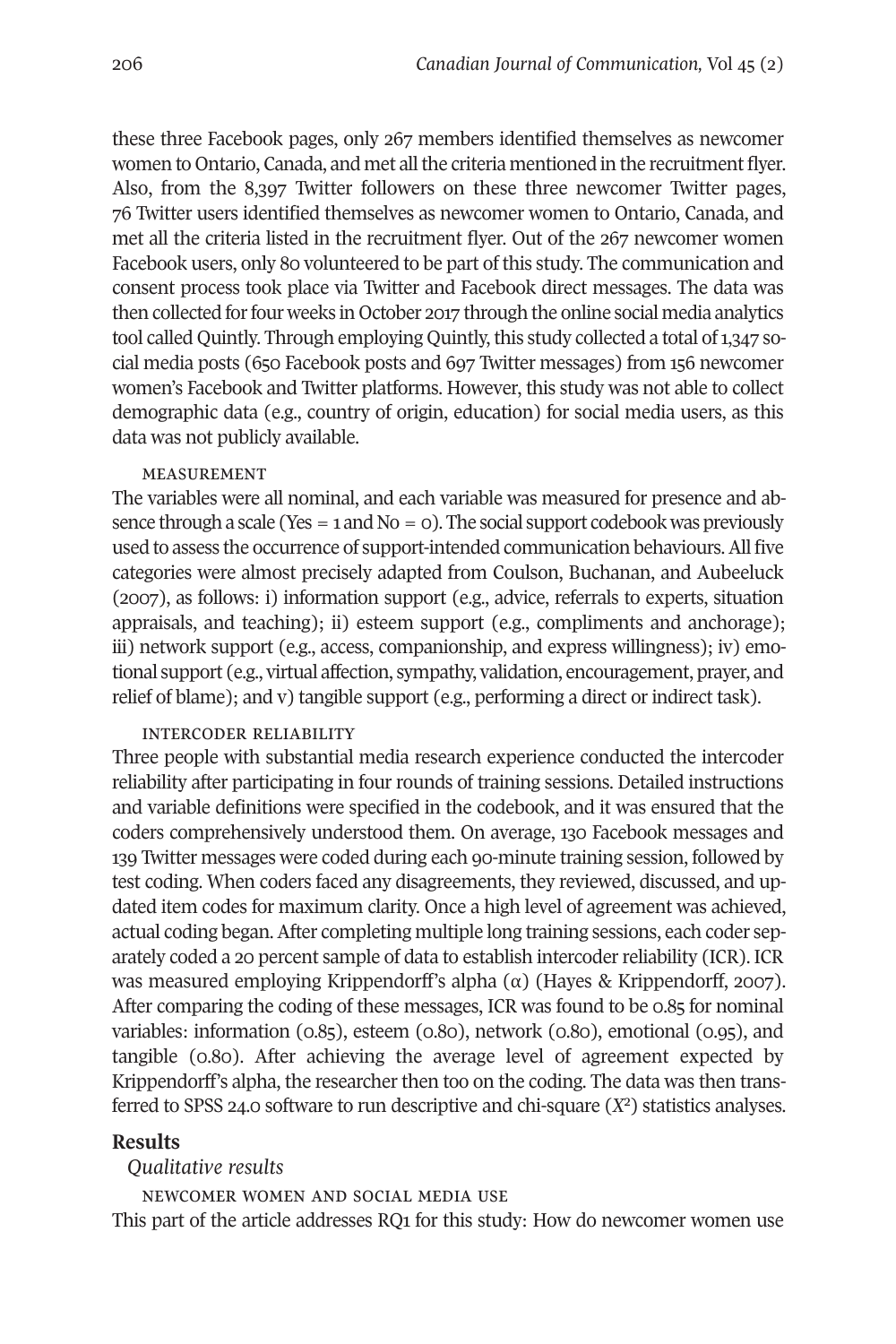social media? On average, all the participants used at least three social media platforms. These platforms, when ordered by the frequency of their use (greatest to least), were Facebook, WhatsApp, Instagram, Twitter, YouTube, LinkedIn, and Snapchat. All participants carried smartphones and also accessed social media through either a computer or an iPad. Although they occasionally used a laptop or an iPad, they primarily used smartphones for accessing social media platforms, since these devices were more accessible and convenient at work, at home, and while commuting.

#### *Themes*

As mentioned, after the researcher talked to the newcomer women about their social media use, five themes and seven subthemes emerged. These themes were i) pre-arrival, ii) resilience to stress, iii) self-protection, iv) online community connectedness, and v) fear. Each theme is discussed in more detail below.

#### *Pre-arrival*

Previous studies have mostly been concerned with newcomer settlement after newcomers have already entered the new country. However, there is a shortage of information on how pre-arrival is crucial and how it might help newcomers to prepare for the settlement process. This study came across two different types of opinions from participants who migrated to Canada seeking better career opportunities and those who were admitted to Canada in order to survive.

*Immigrant women.* Pre-arrival seemed to be more vital for the Federal Skilled Workers, who had a well-established career in their country of origin before moving to Canada for better opportunities and better lives. One crucial observation gained from talking to the skilled workers was how they distinguished themselves from refugees by taking pride in the fact that they had been admitted to Canada through a merit scale based on their education, work experience, proficiency in English or French, and other skills. Since they give up their jobs in their home countries, they tended to inquire more about their potential destination before departure. Many participants said that before they immigrated, they used all sorts of external supports, such as social media and any form of digital media, in general, to connect with different communities in Canada and ask questions about housing, employment opportunities, benefits, school systems, weather, et cetera.

*Refugee women.* Although the immigrant women placed emphasis on the importance of social media pre-arrival, the majority of the participants who were protected persons had different experiences concerning pre-arrival. They did not use social media, even intentionally tried to avoid using them entirely. Participants who feared persecution in a war zone country were afraid of surveillance. For example, participant Marwa said:

I avoided any communication, including social media, before leaving my home country. My family and I were in an awful situation. We avoided any means of communication with other family and friends, and we wanted to … what you call it … lay low until we get [*sic*] to Canada. We were in danger, and we did not want to announce this to the world that we are leaving the country or things like that.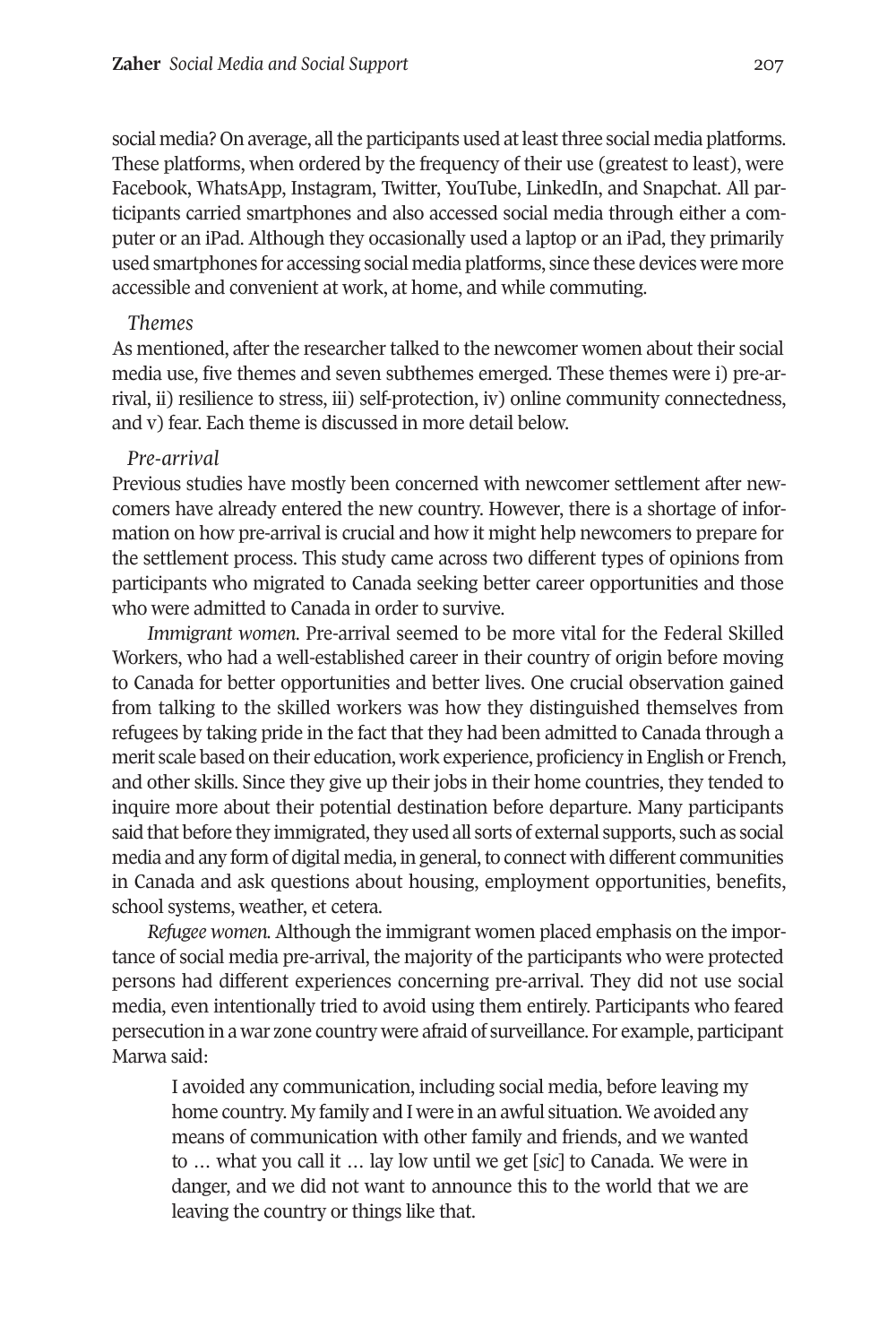The participants who were in a better situation in their country of origin used social media and other means to compare their options. However, women who lefttheir countries to find a safe place to live did not care where they were going. Most of them said they left hurriedly and lived in a few countries before they reached Canada. These newcomer women relied mostly on internal support (e.g., beliefs, faith, destiny, etc.) to stay positive. This reliance was particularly important at the time when they did not have access to external support. Nilo replied when asked aboutthe pre-arrival process, "No,I did not care how the new place looked like.I knew any place would be better than the place I was. I had faith."

A few of the participants lived in refugee camps in a third country until they were admitted to Canada, so they did not have access to technological resources. Aaliyah said, "Internet was expensive, so I just checked my email once in a while until I get [*sic*] to Canada."

# *Resilience to stress*

Receiving social support, in any shape or form, and maintaining interpersonal relationships were essential forthe newcomer women in developing resilience. Although these women, regardless of their immigration status, experience structural stressors (e.g., separation, unemployment, language barriers) and situational stressors (e.g., isolation, racism, discrimination), they greatly depended on many external and internal supports to develop methods to resist stress. Many mentioned their partners and children as sources of distraction from stress. However, for a few women, children *were* the source of stress, since the women did not have any family members in Canada to seek help from, whereas they had had many family members around to help them in their country of origin.

When asked about social media and its association with well-being, the majority of participants described social media as a positive tool by using the actual terms "stress" buster," "de-stressor," and "positive distractor." In general, the participants expressed that exchanging of opinions and sharing their feelings with others helped them to feel better. However, they waited until something triggered their emotions to voice their opinion. They were not the initiators. They also said they often expressed their feelings by commenting on others' posts, not on their social media pages. Many participants introduced social media, particularly Facebook, as a platform on which to vent.

*Venting.* Social media provided a space for newcomer women to vent and express their frustration and disappointment in the forms of words, poems, and wisdom quotes. Husna said when she felt upset about some shocking events taking place in Afghanistan, she wrote on Facebook. A few participants said they also used social media to take a stand against the "extreme racism" they or their loved ones face. Saima, who left her executive job in search of a better life in Canada, expressed a zero-tolerance forracism. She said, "I give [*sic*] up everything in Pakistan, hoping to have a better life in Canada … I am not here to be mocked by some bigots." She expressed herfrustration whenever she encountered such an experience.

*Image management.* Maintaining a positive online image was also perceived as a way to resist stress. Many of the participants pointed out that since they had entered Canada, their social media focus had changed compared to what they were posting in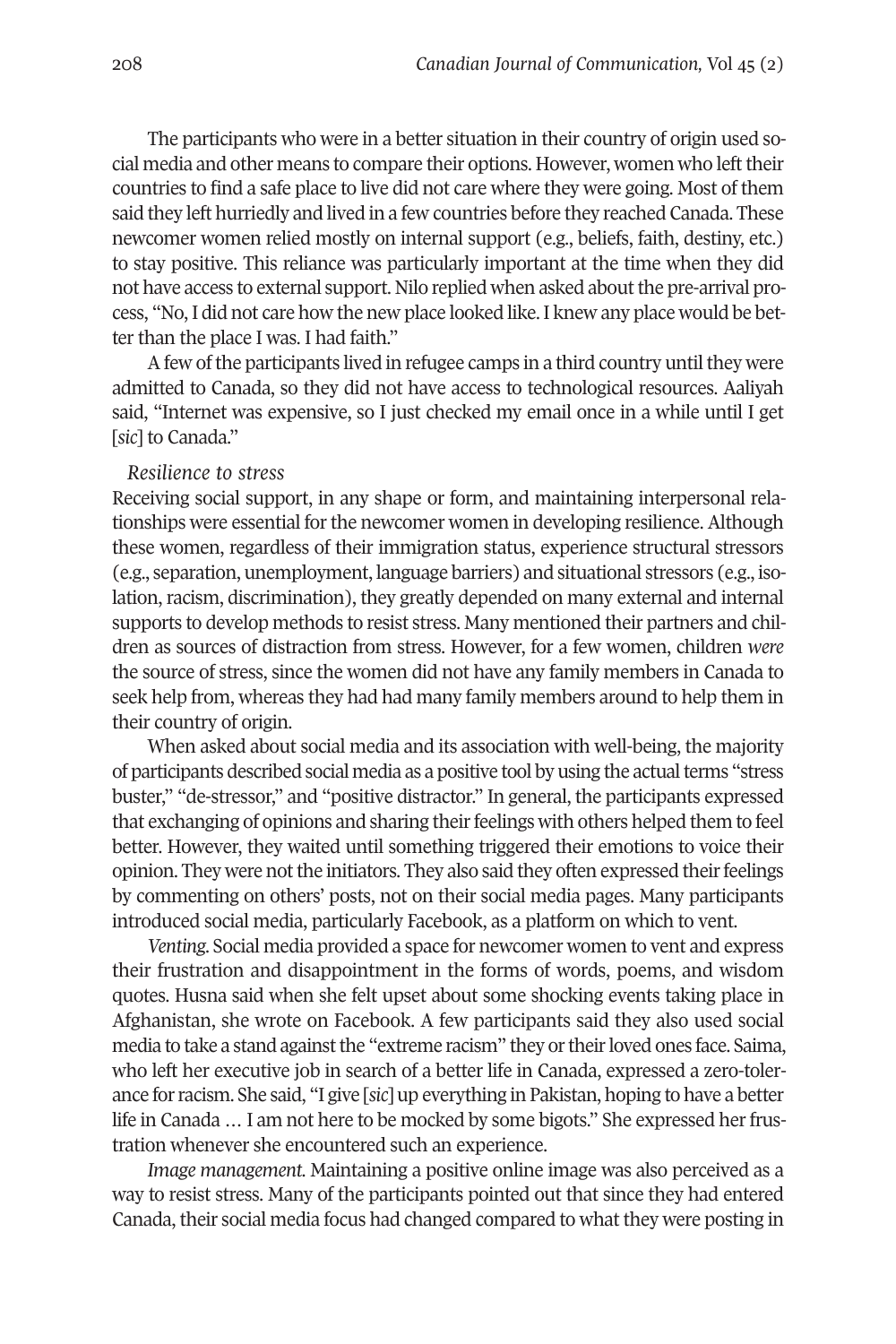their countries of origin. Marwa, whose parents are from Palestine, was born and raised in Jordan and is married to a Syrian. She said that since she arrived in Canada, she had entirely changed her social media usage. She used to be angry about the Arab Spring and used to create angry posts before coming to Canada. However, she started to display more of as what she called her "human side" by uploading her pictures, family pictures, and places she visited in Canada. She further said, "Our social media profile is important for people who look us up online. Some people may judge us."

For some participants, positive portrayal came naturally. They expressed that their lives had been changed for the better in Canada and their social media posts had become more positive. They explored new places, cuisines, and activities, and thus took a lot of photos and shared them with their family and friends. A few participants said they wrote about their observations of the new culture, for example, what amazed them and why.

*Relaxation and cheering.* Some participants found social media a good distraction to cope with loneliness. Many of the participants started using social media more in Canada compared to their country of origin. Most of these women came from cultures where they used to live in big families. Thus, loneliness and isolation could trigger stress. They often referred to online sources to resist loneliness.

Some participants expressed their gratification for funny and joyful content on social media. Many participants followed particular Facebook pages that involved sarcasm, funny clips, jokes, and images. While previous studies, such as Young Min Baek, Young Bae, and Hyunmi Jang (2013) concluded that dependency on social media is associated with social isolation and loneliness among adult social media users, that study did not consider the opposite scenario, where social interaction is hard to maintain. For example, in the case of newcomer women, it takes time for them to build connections and trustin a new environment. Consequently,this type of social isolation too can cause dire physical, mental, and emotional stress. In the situation of extreme separation and social isolation, social media can facilitate that external support.

#### *Self-protection*

Based on the conversation I had with many women, I realized that they were aware of the impact of some content and even people on social media on their well-being. Fifteen out of the 17 participants said that they willingly avoided discussion of politics and religion on social media. They were cautious about getting involved in those topics for "self-protection," as they called it.

Topics on gender inequalities and social injustice were the only topics that kept women engaged on social media. However, they only took a stand when they saw someone discriminate against women. They did not initiate these topics, but they joined the conversations on these topics. Their persistence, a few of them explained, was because the more discussion they generate about genderinequalities and discrimination, the more attention it gets. It reaches more people and gets harder to ignore. However, the participants picked and chose what topics they wanted to be vocal about. Self-censorship and self-restraint were widely reported to protect their well-being.

Previous studies such as Bernhard Debatin (2011) have highlighted privacy concerns on social networking sites. He mostly focused on privacy in the context of per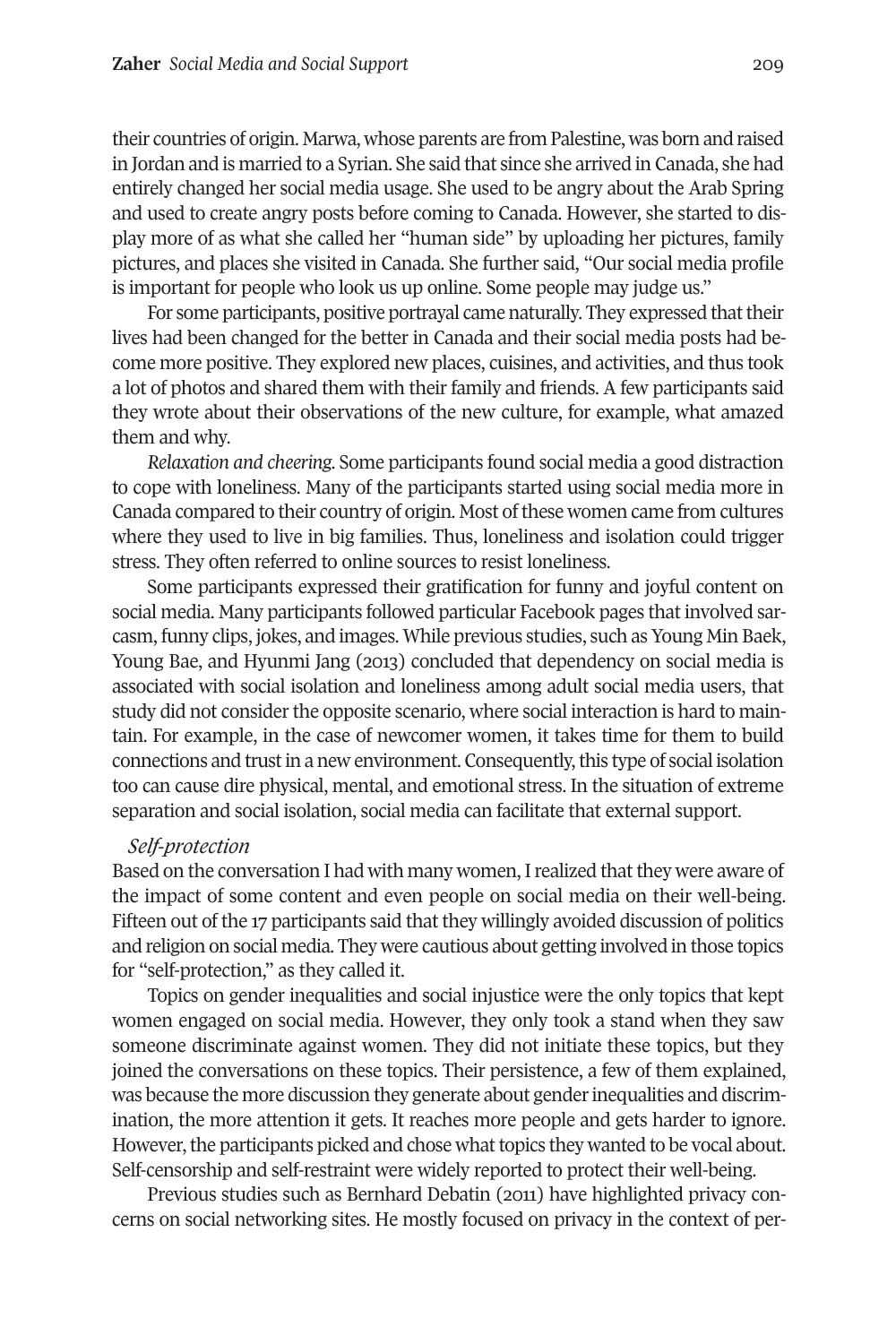sonal space, particularly in Western countries, which can discourage users from sharing and thus may lead to self-restraint. In contrast, the participants of this study were not concerned about personal space, but they feared humiliation, harassment, and surveillance. They avoided publicly discussing politics and religion in an effort to protect themselves and their well-being. They would rather save their time and energy and enjoy watching funny clips rather than arguing with people; a few participants described other social media users in their networks as "low-tolerant." The participants described the low-tolerant social media users as neither educated nor rational.

*Avoiding politics.*Avoiding any discussion of politics was one ofthe significant subthemes that emerged. Participants expressed different reasons for avoiding politics on social media (e.g., unfair judgment, fear of immigration and citizenship authorities, lack of expertise, lack of interest, and distrust of politics). By avoiding politics, the majority of the participants intended to save themselves from any unwelcoming remarks, trouble, and negativity in general. Some participants compared discussing politics on social media to "opening a can of worms." They said once they started talking about politics, there was no going back. The people they interacted with were mainly from their country of origin. In this study, the participants already consumed such negative content via social media, but they intentionally avoided further engagement.

Some participants also expressed surveillance concerns when discussing politics on social media in Canada. A few participants, who identified themselves as Muslim, said that as Muslims, they were not sure if it was wise for them to talk about politics on social media, especially with the politicization of Islam. Sara shared her concern about social media while travelling and re-entering Canada:

I don't know how to explain, but … you know that sometimes people say that if you live abroad, they [government] also check your Facebook messages [surveillance]. I used to laugh at that, saying that the government does not have that much time to go through everyone's Facebook. But this happened to my husband at the border when he visited the U.S. and came back. They took his phone and checked his Facebook page. So, in some cases, social media could also be dangerous. It's not all positive.

*Avoiding religion.* The majority of participants described religion as a highly sensitive topic that often provokes a strong reaction. Thus, they intentionally avoided getting involved in any debate about religion or any topic that led to religious discussions on social media. The participants shared a few reasons for avoiding religious topics. First, a number of participants said that religion is private, and they would not get involved in discussing any religious topic out of respect for others. Second, a few participants claimed religious messages are open to interpretation, so there is no end to those conversations. Third, some of them were concerned about their lack of expertise in religion, so they would not get involved in discussions to save themselves embarrassment.

At the same time, many women expressed that when they saw others attacking their religion, particularly Islam on social media, it hurt them. They said that social media also provided a space for xenophobia that could lead to dividing communities and end up harming some people. Husna said, "Social media also gives space to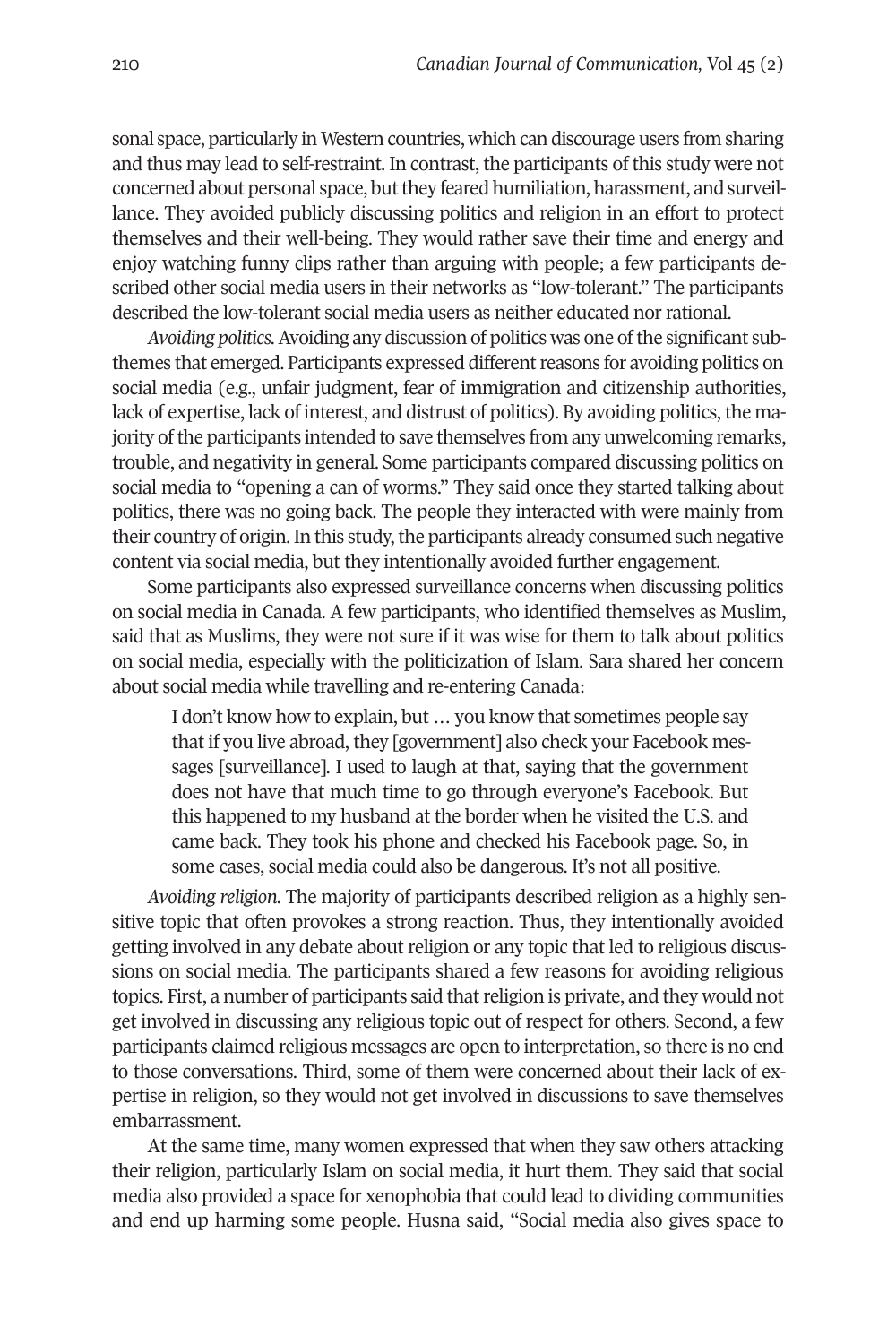Islamophobics to express their anger against us." Sara stated, "I have good control over my emotions. I won't say that I get depressed, but yes, some posts really upset me, especially those on religion and especially those targeting Muslims."

Pew Research Center (2017a) data showed that social media helps to stifle discussion of important topics. Social media users who avoid certain topics on social media are less likely to discuss those topics in real life, due to fear of facing the same consequences in an in-person discussion as they would on social media.Although avoiding politics and religious discussions may help newcomers in the short term, it might have some negative repercussions on their confidence, self-esteem, and eventually their well-being in the long run. Further study is needed to explore this topic in-depth.

#### *Online community connectedness*

Social media, particularly closed groups on Facebook, allowed the newcomer women to seek support and maintain a social relationship with other women who shared the same language, religion, and national origin. Social media seemed to be used in a very organized way post-arrival. Newcomer women found social media to be beneficial in connecting them to different communities in Canada. Some participants found particular community groups useful. Shahida said, "Online mom groups are very powerful and active. Women are very supportive of each other on these Facebook pages. They talk about the racial problem and other issues that their children face in school." For the newcomer women, it was not only important to receive the information they needed, but also to receive the information from people who had gone through the same experiences added a different level of trust. Aisha said, "Most of the women on these online pages are so clever and active that they speak [to] my heart. Some of them share tips on how to manage their time and live in a cosmopolitan environment."

The participants found online groups safe and protected. According to a study from Pew Research Center (2017b), members of minority populations and women are most likely to face online harassment because of their race, cultural orientation, and political views. In recent years, the formation of online communities around a shared interest or cause has rapidly increased. Online communities can provide both quality and quantity in social connections to a person, group, or community. The most significant example of community connectedness given by participants was the "candlelight vigils" in different parts of Ontario. The participants also named advice on moving, shopping, assembling appliances, and legal issues as a few ways the online community and closed groups helped them as newcomers in Canada.

#### *Fear*

Most of the newcomer women preferred to maintain low visibility or no visibility at all on social media during the first few months after their arrival in Canada (for a few, this period was up to six months). Fear of immigration proceedings was the participants' primary reason for laying low on social media, regardless of their immigration status. The participants explained that the first few months post-arrival were a crucial time, as their immigration cases were in process. Most of the participants believed that immigration and citizenship agencies in Canada checked their social media sites. Two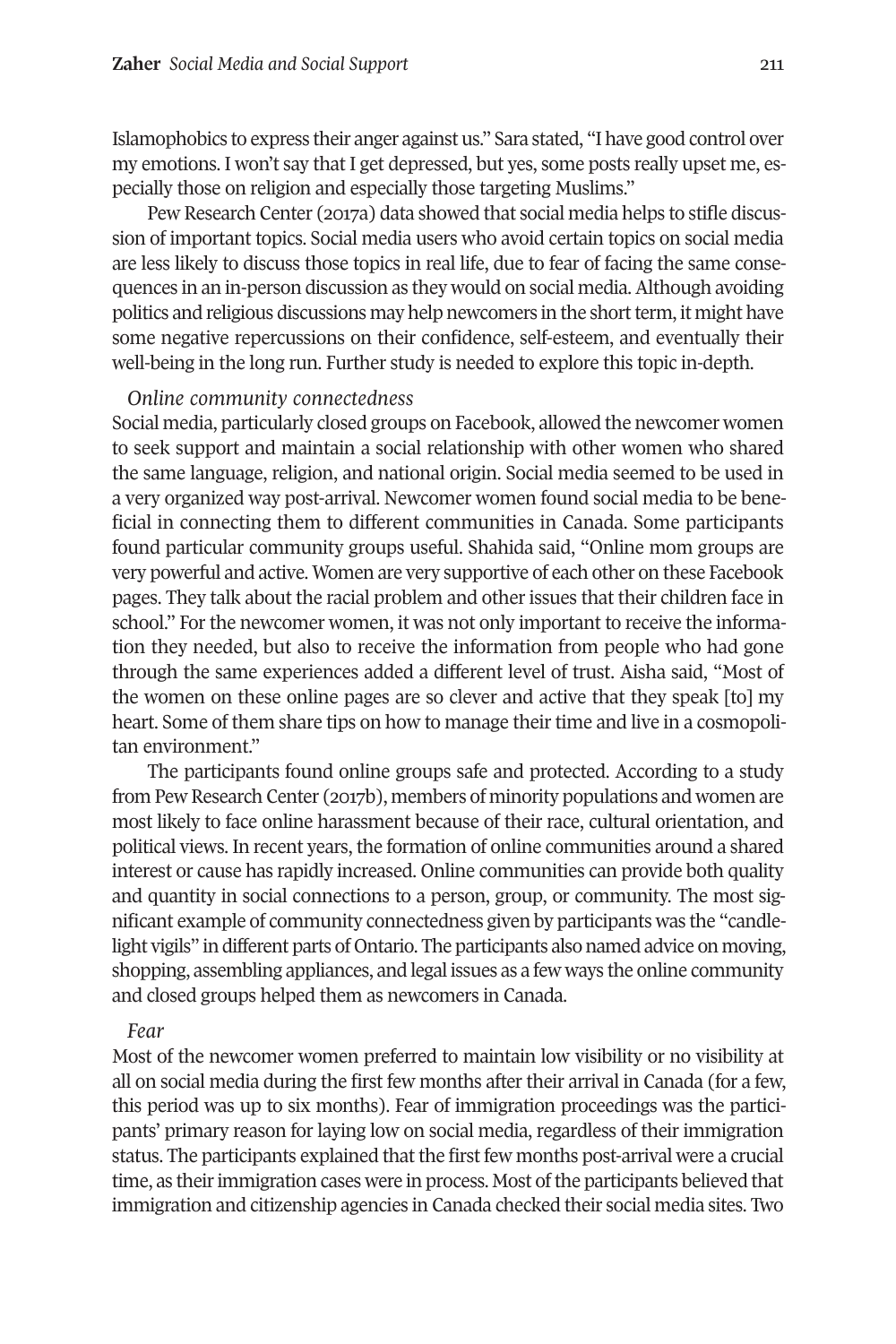of the participants told me that they deactivated their social media pages during the firstthree months. They said they did not have anything to hide on their social media, but a lot of people scared them about having any communication with people in their country of origin. They made the decision to deactivate their accounts to be safe rather than sorry. Nilo said, "I came here as a refugee from Iran … so people told me to not talk to anyone in Iran on social media when my case was in process."

Talking about fear on social media, a few participants expressed concern about social media privacy. Their concerns were about privacy in the context of personal safety. Generally, when people think about online security and privacy, their worries are more likely to be about identity theft and theft of financial information. However, for newcomer women, the privacy concerns were mostly about immigration proceedings, their status as permanent residents (not yet citizens), customs, et cetera. Some of the participants expressed concerns because of their identity as Muslims. Amina said, "It's hard for us to talk about certain topics on social media. It is like we represent the … entire religion, so we have to be cautious with what we say." Two other participants raised the issue of immigration and customs investigations that could be different for Muslim populations.

A few participants were concerned about their status as a permanent resident. Sara said, "Permanent residency doesn't mean permanent. The smallest thing we share on social media can go against us in the citizenship process." Aisha said, "I heard people could get even deported on what they share on social media. I think I heard one student from the Middle East was deported back to his country from the USA [referring] to Emadeldin Elsayed, 23, from Egypt]." Farida also said, "I saw on the news that the USA would make an actual law for checking immigrants' social media pages." Husna said, "It's like the entire world can talk about Trump, but God forbid ... if we talk about him, people look at us differently."

Exploring some other fears and concerns that could negatively affect women's well-being, a few participants said social media were not all positive. These participants found social media overwhelming, distracting, and disturbing. Some believed that the images and videos they consumed through social media not only had the potential to make them feel overwhelmed, but also such images and videos were insensitive and normalized violence.

## **Quantitative results**

To address RQ3 and RQ4, this study examined social media posts (*N* = 1,347). More specifically, Facebook posts made up  $48$  percent ( $n = 650$ ) of the data, while Twitter messages constituted 52 percent (*n*=627).RQ3 investigated the types of social support newcomer women use on Facebook and Twitter. The data for content analysis was gathered over the period of four weeks in October 2017 from the social media of 156 newcomer women (80 from Facebook, 76 from Twitter). A descriptive analysis was conducted to explore the frequency of social support used by newcomer women on Facebook and Twitter. To examine the associations between various types of social support on Facebook and Twitter and to answer RQ4, this study conducted a series of chi-square tests.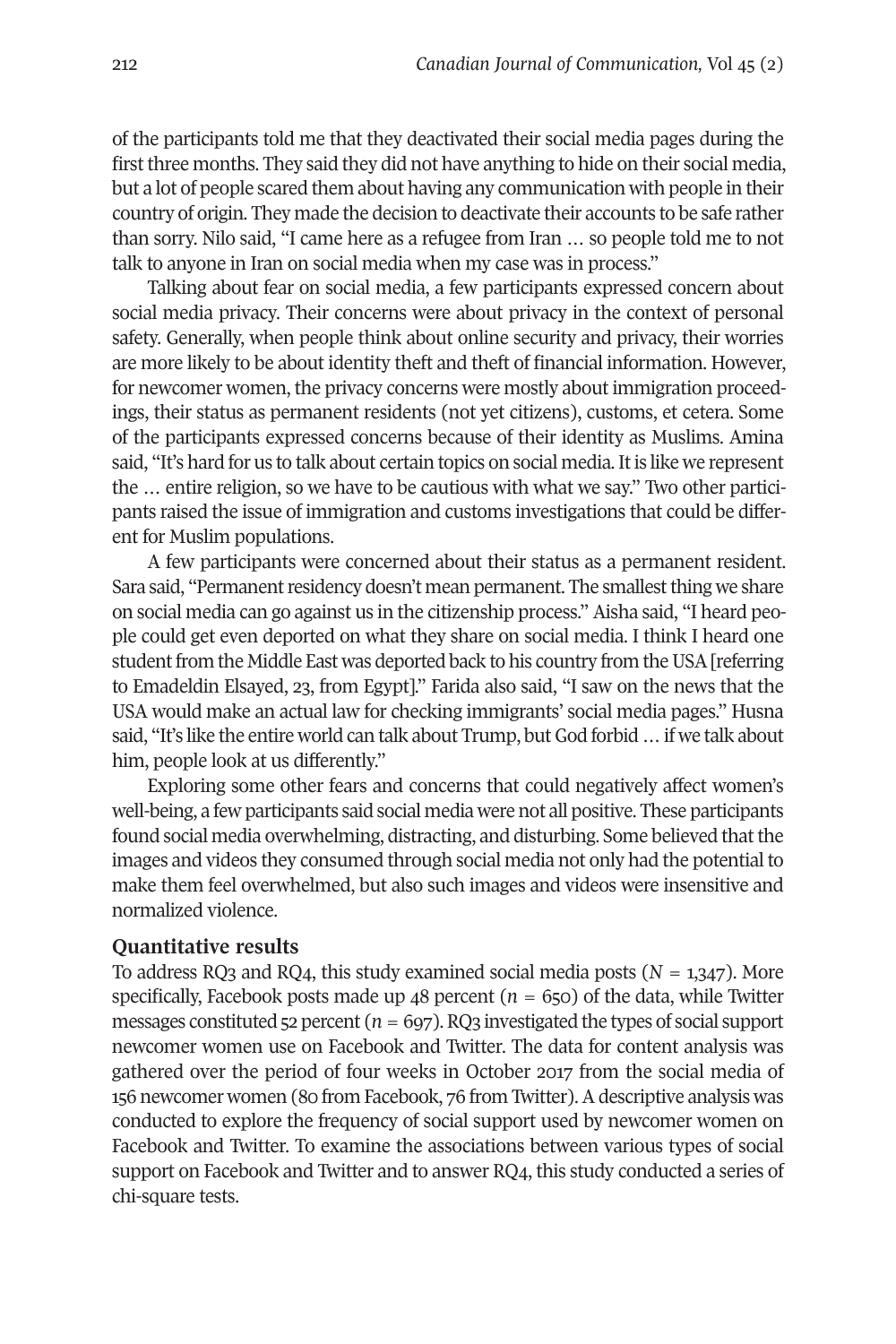RQ3 revealed that the types of social support, in order of frequency, were information, esteem, network, and emotional (see Figure 1). The results also showed that there was no sign of tangible support on Facebook and Twitter.





#### Percentage

The study revealed that information support was the most dominant type of social support on Facebook and Twitter (see Table 1). It comprised 26.2 percent  $(n = 353)$  of the social media messages, (171 Facebook and 182 Twitter posts). The most prominent type of information was situation appraisal, comprising 16.6 percent (*n* = 223) of the data. The second type of information was teaching, at  $\zeta$  percent ( $n = 70$ ), followed by advice, at 3.4 percent  $(n = 46)$ , and referrals to experts, 1.0 percent  $(n = 14)$ .

To address RQ4, a chi-square test of independence was calculated to compare the association between the use of information support on Facebook and Twitter. Information support was used 12.7 percent by participants on Facebook and 13.5 percent on Twitter. However, no significant association was found  $[X^2(1) = .000, p = .9 (p > .05)]$ .

| <b>Types of information</b> | Frequency (n) | Percentage |
|-----------------------------|---------------|------------|
| Situation appraisals        | 223           | 16.6       |
| Teaching                    | 70            | 5.2        |
| Advice                      | 46            | 3.4        |
| Referrals to experts        | 14            | 1.0        |
| Total                       | 353           | 26.2       |

The results (see Table 2) showed that esteem support was the second type of social support on Facebook and Twitter. Esteem support included 6.5 percent  $(n = 87)$  of social media posts (11 on Facebook and 76 on Twitter). Within esteem support, compliments formed 6.4 percent ( $n = 86$ ) and anchorage constituted 0.1 percent ( $n = 1$ ) of the social media posts.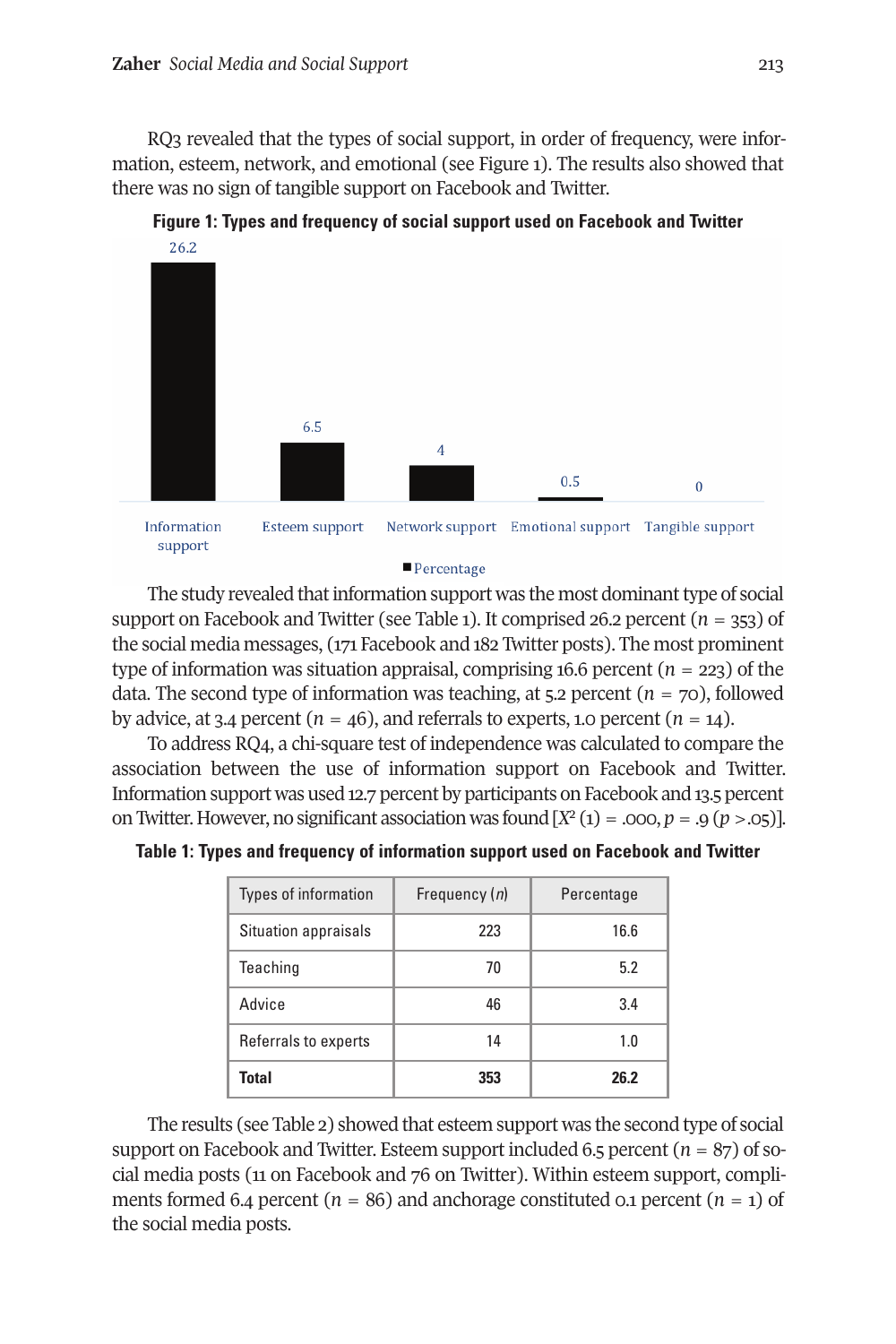| Types of esteem | Frequency (n) | Percentage |
|-----------------|---------------|------------|
| Compliments     | 86            | 6.4        |
| Anchorage       |               | 0.1        |
| <b>Total</b>    | 87            | 65         |

**Table 2: Types and frequency of esteem support used on Facebook and Twitter**

A chi-square test of independence was calculated to understand the association of esteem support between Facebook and Twitter (see Table 3). A significant relationship emerged  $[X^2(1) = 46.2, p = .000]$ . This suggests that there was a significant association in the use of esteem support between Twitter and Facebook platforms. The newcomer women utilized esteem support 0.8 percent on Facebook and 5.6 percent on Twitter.

**Table 3: Chi-square test of esteem support on Facebook and Twitter**

| Chi-Square test              | Value      | Df | Asymp. sig.<br>$(2-sided)$ | Exact sig.<br>$(2-sided)$ | Exact sig.<br>$(1-sided)$ |
|------------------------------|------------|----|----------------------------|---------------------------|---------------------------|
| Pearson chi-square           | $46.273^a$ | 1  | .000                       |                           |                           |
| <b>Continuity correction</b> | 44.769     | 1  | .000                       |                           |                           |
| Likelihood ratio             | 52.039     | 1  | .000                       |                           |                           |
| Fisher's exact test          |            |    |                            | .000                      | .000                      |
| Linear-by-linear association | 46.239     | 1  | .000                       |                           |                           |
| N of valid cases             | 1.347      |    |                            |                           |                           |

*Note: a* Zero cells (.0%) have an expected count less than 5. The minimum expected count is 41.50.

The third type of social support used on the social media platforms of newcomer women was network support. It comprised 4 percent  $(n = 55)$  of the data (23 messages) on Facebook and 32 messages on Twitter). The two different kinds of network support, in order of frequency, were accessed, at 3.2 percent (*n* = 53) and companionship, 0.1 percent  $(n = 2)$  (see Table 4).

**Table 4: Types and frequency of network support used on Facebook and Twitter**

| Types of network | Frequency $(n)$ | Percentage |
|------------------|-----------------|------------|
| Access           | 53              | 3.9        |
| Companionship    | 2               | 0.1        |
| <b>Total</b>     | 55              | 4.0        |

A chi-square test of independence was calculated to examine the association of network support between Facebook and Twitter. Network support was used 1.7 percent on Facebook and 2.4 percent on Twitter. However, no significant association was established between Facebook and Twitter  $[X^2(1) = .952, p = .3 (p > .05)$ .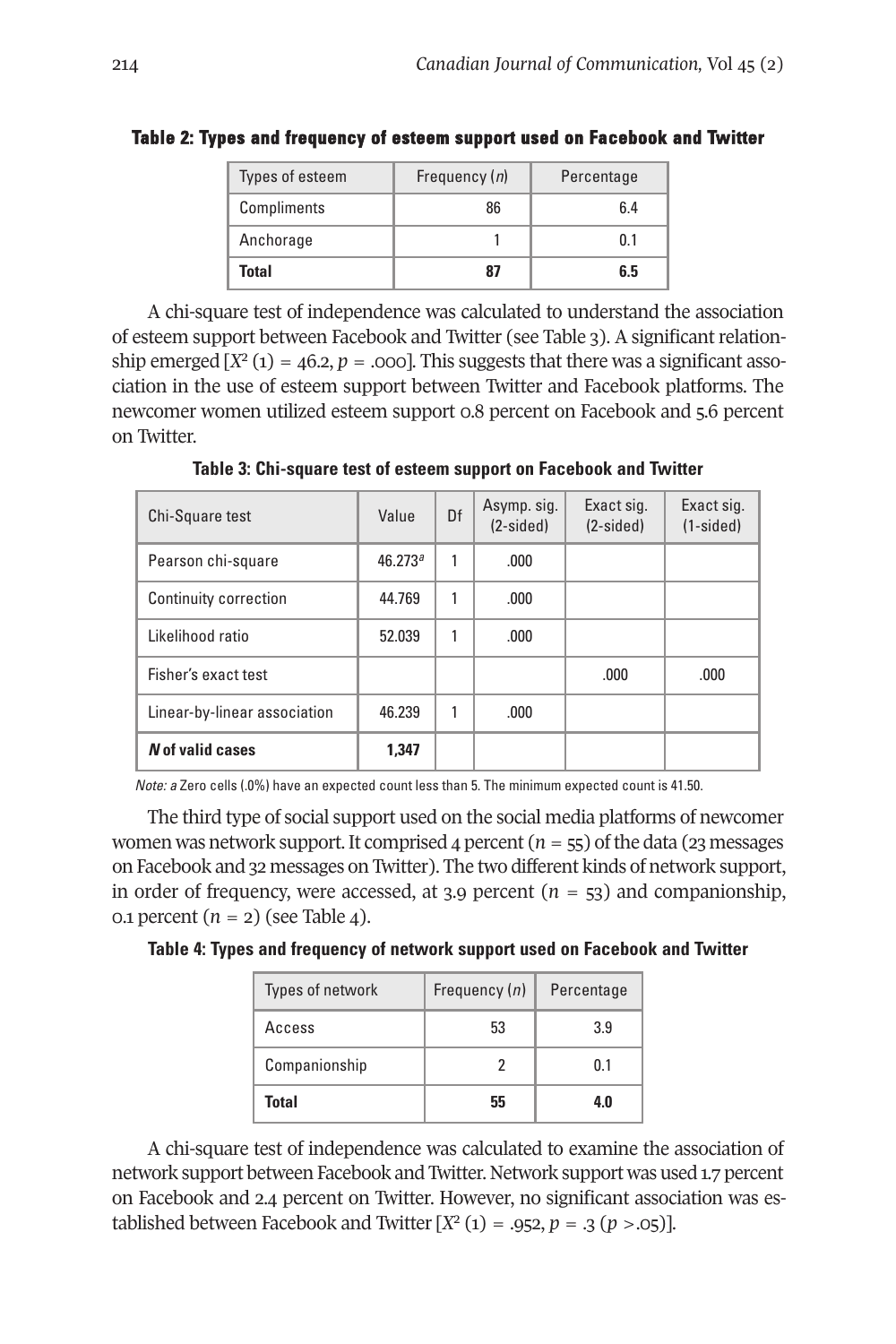The fourth type of social media support used by newcomer was emotional support, comprising 0.5 percent  $(n = 8)$  of the data (six messages posted by Facebook users and two posted by Twitter users). In order of frequency, the types of emotional support were: virtual affection, at 0.2 percent (*n* = 3), sympathy, at 0.1 percent (*n* = 2), validation/empathy. at 0.1 percent  $(n = 2)$ , and encouragement, at 0.1 percent  $(n = 2)$ .

A chi-square test of independence was also run to compare and establish an association in the use of emotional support on Facebook and Twitter by newcomer women (see Table 5). A significant relationship emerged  $[X^2(1) = 4.96, p = .26]$ . This indicated that there was a significant association in the use of emotional support between Twitter and Facebook platforms. The newcomer women utilized emotional support more on Facebook (0.4 percent) compared to Twitter (0.1 percent).

| <b>Chi-Square test</b>       | Value  | Df | Asymp. sig.<br>$(2-sided)$ | Exact sig.<br>$(2-sided)$ | Exact sig.<br>$(1-sided)$ |
|------------------------------|--------|----|----------------------------|---------------------------|---------------------------|
| Pearson chi-square           | 4.964a | 1  | .026                       |                           |                           |
| <b>Continuity correction</b> | 3.509  | 1  | .061                       |                           |                           |
| Likelihood ratio             | 5.520  |    | .019                       |                           |                           |
| Fisher's exact test          |        |    |                            | .033                      | .028                      |
| Linear-by-linear association | 4.960  |    | .026                       |                           |                           |
| N of valid cases             | 1.347  |    |                            |                           |                           |

**Table 5: Chi-square test of emotional support on Facebook and Twitter**

*Note: a* Two cells (50.0%) have an expected count less than 5. The minimum expected count is 3.86.

# **Discussion**

As the first mixed-method research on this topic, this study offers insights on the ways newcomer women seek and provide support and attempt to improve their well-being through social media. This research contributes valuable insight to migration studies, as the research findings illuminate the interconnection between resettlement, social support, well-being, digital media, and the womanization of migration. These results provide a vantage point for health communication scholars from which to better understand the coping strategies of newcomer women. The findings can be helpful both for government policy-making and advocacy practices.

Although the qualitative approach was utilized as the primary method in this study, the quantitative approach worked well to build on qualitative findings. The qualitative and quantitative results revealed five aspects of social media use by newcomer women. First, they used social media to seek and provide support. Newcomer women explained that social media played crucial roles both before and after their arrival. Those migrant women who were admitted to Canada through the Federal Skilled Worker Program emphasized the usefulness of social media prior to their arrival in Canada. Social media greatly helped those women who connected with their communities before migration. It saved them a lot of time upon arrival because they came more prepared. This was reflected in the quantitative findings as information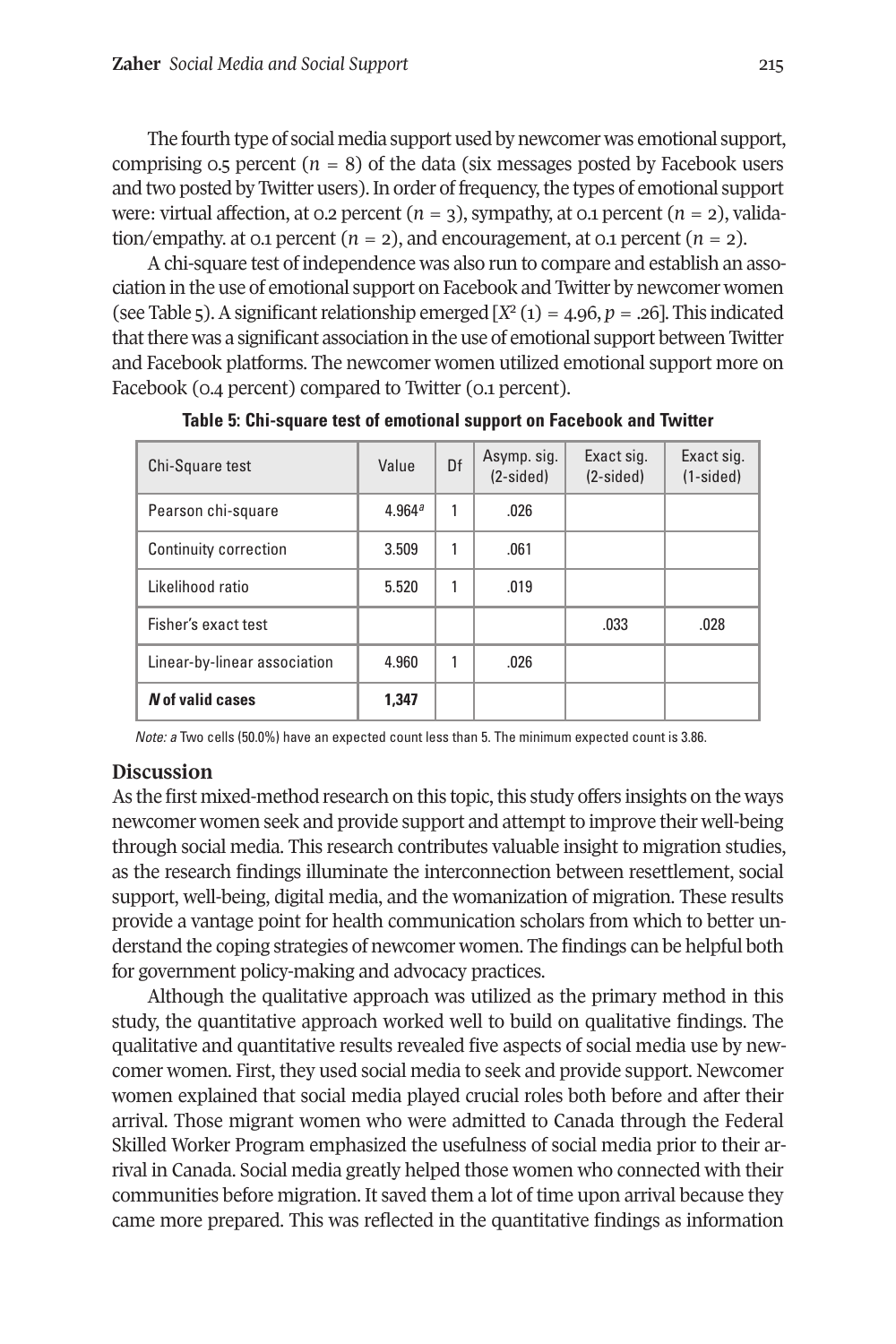support (26.20%) and was found to be the most prevalent type of support used by newcomer women. They primarily sought information that helped them with their day-to-day lives, such as information regarding moving, thrifty and economical shopping, appliance repair, and legal issues. Information support provided these women with significant information that could help them solve their problems or ease the decision-making process.

Previous studies such as Rianne Dekker and Godfried Engbersen (2014) found that social media facilitate migration, providing "a rich source of insider knowledge on migration thatis discrete and unofficial" (p. 401).It provides a further opportunity to exchange "streetwise" knowledge with people who have gone through the same process. Although the findings are aligned in part with previous studies that acknowledge the significance of social media pre-arrival, these results do not apply to refugee women who left their countries overnight, hurried, and frightened. Such women not only lacked access to social media platforms due to instability and their unique circumstances. A study by Christine Walsh, Jill Hanley, Nicole Ives, and Shawn Hordyk (2016) that interviewed newcomer women about their housing situation in Canada found that women who left their countries in haste usually had no chance to collect their necessary documents. In most cases, the home country's poor infrastructure did not allow the women to retrieve their proof of work and education. The lack of access could also discourage them from inquiring about the new country, as they already knew they would not be able to make preparations before departure.

Second, the newcomer women resisted and coped with stress through many strategies thatinvolved esteem support, such as maintaining a positive image on social media. When asked how social media might impact their well-being, participants answered mostly in the positive. They found social media to be a "stress buster," a "destressor," and a "positive distractor." This attitude is also reflected in the quantitative results, as esteem support was used significantly by newcomer women on social media. As mentioned earlier, these women are socially isolated during the settlement period. They found social media helped them feel less lonely at a time when other sources of external support were unavailable. The newcomer women further engaged in watching and reading funny videos, jokes, and sarcasm on these social media pages to relax, lift their mood, and overcome stress. This strategy had a positive impact on their mood and eventually impacted their well-being in a positive way.

The results of this study build on the broader social support theory and its relevance to improving individuals' well-being. When studying social support, previous studies mostly focused on external support (e.g., neighbourhood, family members, friends, etc.). However, they did not consider the opposite scenario, where social interaction is hard to maintain, especially for immigrants new to a country. Participants in this study confirmed that social media platforms facilitated external support by connecting them to community members and entertaining them in the time of loneliness.

Third, to maintain a neutral mood and protect themselves and their well-being from any online harassment, women avoided discussing politics and religion on social media. People can be harassed online for their political views. For example, a survey conducted by the Pew Research Center (2017a) showed that both Democrats and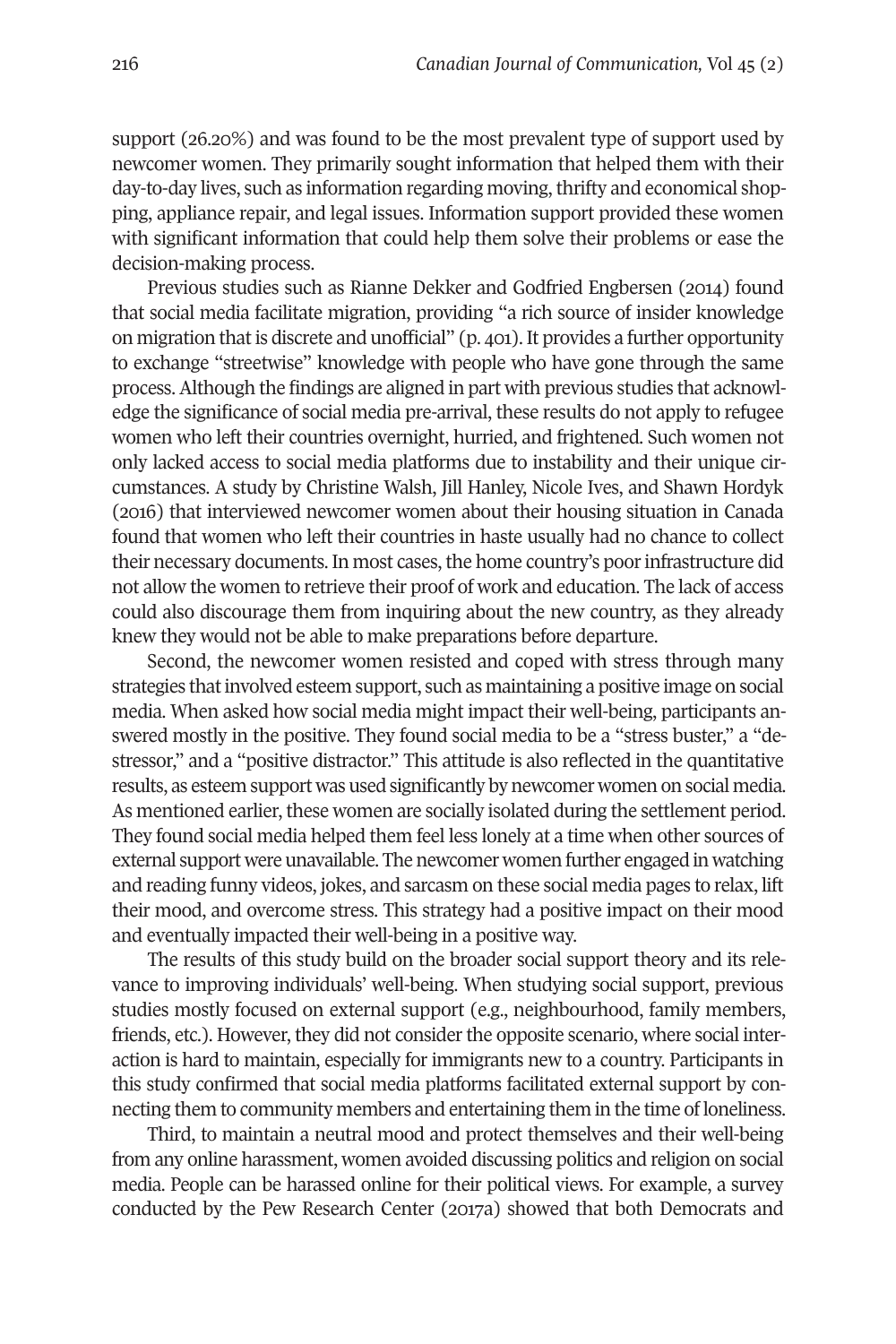Republicans face online harassment due to their political orientations. However, the Democrats are more likely than Republicans to report online harassment as a problem (Pew Research Center, 2017a). This indicates that being involved in political activities or taking sides can make social media users vulnerable to online harassment. In this study, the newcomer women were already a minority, and addressing social media issues they considered controversial would identify them as a "minority of the minority."

Although self-censorship and self-restraint were widely reported to protect their well-being, the participants of this study raised their voice against racism, gender norms, discrimination, sexism, and other inequalities and injustices they faced. The University of Toronto's Dalla Lana School of Public Health recently published an article introducing racism as the missing social determinant of health (Mitchell, 2017). According to this article, racism was established as one of the components that could undermine people's well-being. In the current study, speaking out againstracism provided the newcomer women with some level of comfort and boosted their confidence. This result suggests that being vocal rather than being silent and venting about issues that bother women can positively impact their well-being.

Fourth, newcomer women mostly used closed Facebook community groups to network. Network support provided them with a sense of connection and belonging through shared language, religion, and national origin. Such support promoted social integration that enabled these women to fitin and to assimilate into a particular group. This type of networking was found to be reliable, as some ofthe women in the network had been through similar experiences. The participants found online groups to be safe and protected. According to a study by Pew Research Center (2017b), minorities and women were most likely to face online harassment because of race, cultural orientation, or political views. To protect themselves and their identities, these women preferred to network in closed community groups. The quantitative results in terms of network support echo this finding. Network support was used by only 4 percent of data on either Facebook or Twitter, showing that network support rarely occurred on public pages.

Fifth, social media were not positive for all participants. Some of them profoundly feared engaging and sharing their opinions due to immigration proceedings and the political environment in which some communities (mainly Muslim) are politicized. Whether real or perceived, the fear was considered a risk to personal safety and a threat to immigration status. They feared government surveillance and being tracked by other federal agencies. Some social media content was found to be overwhelming, distracting, and disturbing due to violence and explicit racism. Such content could be a threat to these women's well-being.

# **Conclusion**

The scope of this study was limited and did not allow an in-depth exploration of how gender and race affect the discussion of politics and religion on social media. Furthermore, this study was not able to collect demographic information for social media users. Such information would have made for a richer analysis of participants' comments and a more in-depth exploration of social support. That said, this study contributes to the theory by using an exploratory sequential mixed- method research design to study social support. The mixed-methods provided this study with a greater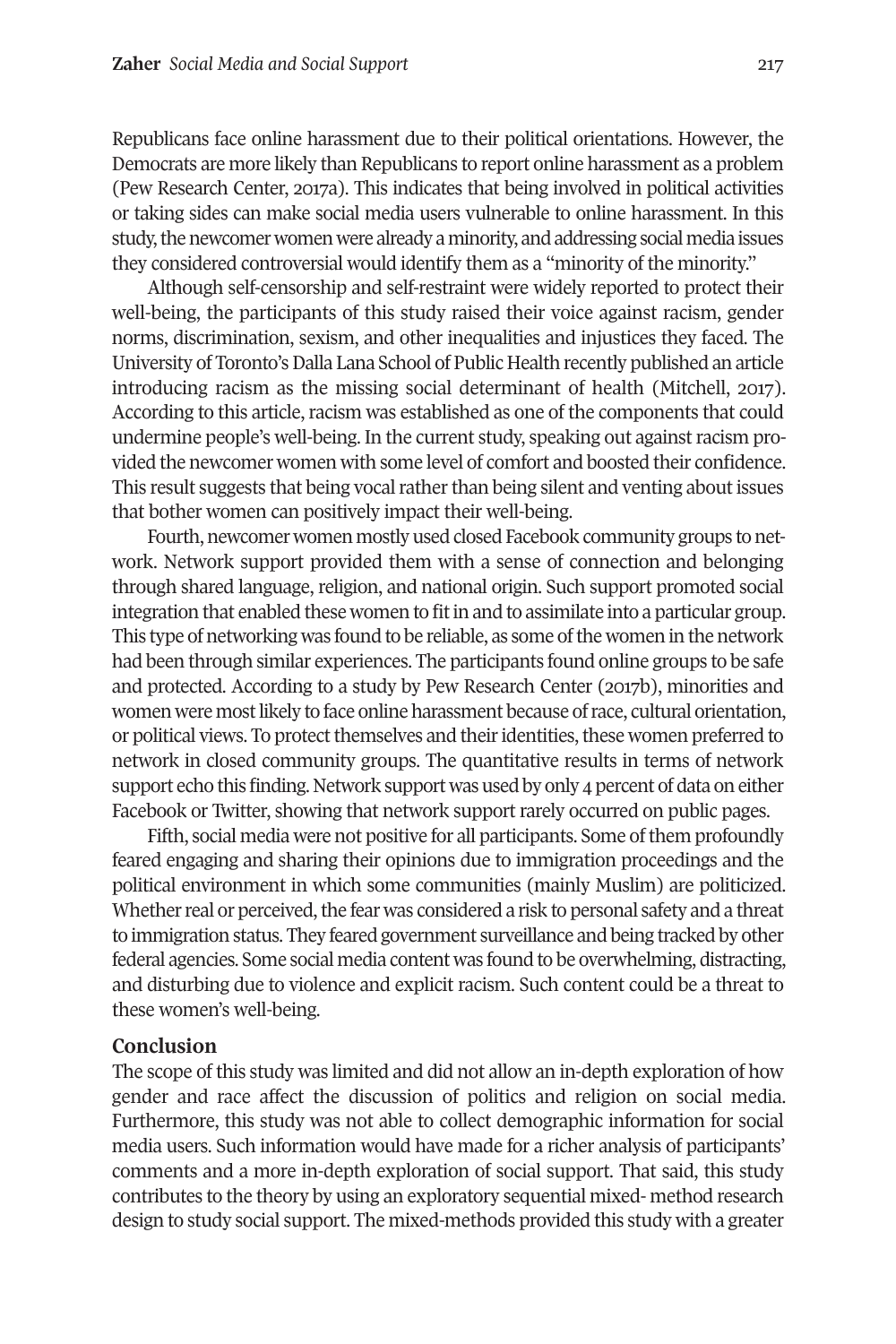breadth and depth in order to better understand the results. The results of this study provide new insights for health communication scholars and professionals to understand the use of social media for overall well-being. Scholars who are interested in gender studies can also explore how gender and race affect a discussion of politics and religion on social media.

#### **References**

- Andrejevic, Mark. (2012). Ubiquitous surveillance. In David Lyon, Kevin D. Haggerty, & Kristie Ball (Eds.), *The Routledge handbook ofsurveillance studies* (pp. 21–28). Abingdon, UK: Routledge.
- Attai, Deanna J., Cowher, Michael S., Al-Hamadani, Mohammed, Schoger, Jody M., Staley, Alicia C., & Landercasper, Jeffrey. (2015). Twitter social media is an effective tool for breast cancer patient education and support: Patient-reported outcomes by survey. *Journal of Medical Internet Research, 17*(7), 188.
- Baek, Young Min, Bae, Young, & Jang, Hyunmi. (2013). Social and parasocial relationships on social network sites and their differential relationships with users' psychological well-being. *Cyberpsychology, Behavior, and Social Networking, 16*(7), 512–517.
- Bayrakli, Enes, & Hafez, Farid. (2016, March). *European Islamophobia report 2015*. SETA.
- Braun, Virginia, & Clarke, Victoria. (2006). Using thematic analysis in psychology. *Qualitative Research in Psychology, 3*(2), 77–101.
- Burrell, Jenna, & Anderson, Ken. (2008). I have great desires to look beyond my world: Trajectories of information and communication technology use among Ghanaians living abroad. *New Media & Society, 10*(2), 203–224.
- Canadian Mental Health Association. (2010). *Meaning of mental health* [online]. URL: https:// [www.cmha.ca/bins/content\\_page.asp?cid=2-267-1312](http://www.cmha.ca/bins/content_page.asp?cid=2-267-1319) [November 15, 2017].
- Carpenter, Serena, & Lertpratchya, Alisa P. (2016). A qualitative and quantitative study of social media communicators: An extension of role theory to digital media workers. *Journal of Broadcasting & Electronic Media, 60*(3), 448–464.
- Chavez, Brigitte. (2012). Immigration and language in Canada, 2011 and 2016. *Statistics Canada.* URL: https://www150.statcan.gc.ca/n1/pub/89-657-x/89-657-x2019001-eng.htm [April 5, 2020].
- Chazan, David. (2015, December 30). Hate crimes against Muslims and Jews soar in France. *The Telegraph.* URL: [http://www.telegraph.co.uk/news/worldnews/europe/france/12075018](http://www.telegraph.co.uk/news/worldnews/europe/france/12075018/Hate-crimes-against-Muslims-and-Jews-soar-in-France.html) [/Hate-crimes-against-Muslims-and-Jews-soar-in-France.html](http://www.telegraph.co.uk/news/worldnews/europe/france/12075018/Hate-crimes-against-Muslims-and-Jews-soar-in-France.html) [October 20, 2017].
- Chiang, I-Ping, & Huang, Yaw-Der. (2016). How to create social support on Facebook. *International Journal of Electronic Commerce Studies, 7*(1), 1–20.
- Christiansen, Connie C. (2004). News media consumption among immigrants in Europe: The relevance of diaspora. *Ethnicities, 4*(2), 185–207.
- Cobb, Sidney. (1276). Social support as a moderator of life stress. *Psychosomatic Medicine, 38*(5), 300–314.
- Corke, Susan. (2015, November 10). Attacks on refugees intensifying across Europe under far-right influence [Blog post]. *Human Rights First.* URL: [http://www.humanrightsfirst.org/blog](http://www.humanrightsfirst.org/blog/attacks-refugees-intensifying-across-europe-under-far-right-influence) [/attacks-refugees-intensifying-across-europe-under-far-right-influence](http://www.humanrightsfirst.org/blog/attacks-refugees-intensifying-across-europe-under-far-right-influence) [February 10, 2016].
- Coulson, Neil S., Buchanan, Heather, & Aubeeluck, Aimee. (2007). Social support in cyberspace: A content analysis of communication within a Huntington's disease online support group. *Patient Education & Counseling, 68*(2), 173–178.
- Creswell, John W. (2013). *Qualitative inquiry and research design: Choosing among five approaches*. Los Angeles, CA: Sage Publications.
- Debatin, Bernhard. (2011). Ethics, privacy, and self-restraint in social networking. In Sabine Trepte & Leonard Reinecke (Eds.), *Privacy online: Perspectives on privacy and self-disclosure in the social web* (pp. 47–60). Springer Berlin Heidelberg.
- Dekker, Rianne, & Engbersen, Godfried. (2014). How social media transform migrant networks and facilitate migration. *Global Networks, 14*(4), 401–418.
- Fiske, Alan P. (1992). The four elementary forms of sociality: Framework for a unified theory of social relations. *Psychological Review, 99(4), 689-723.*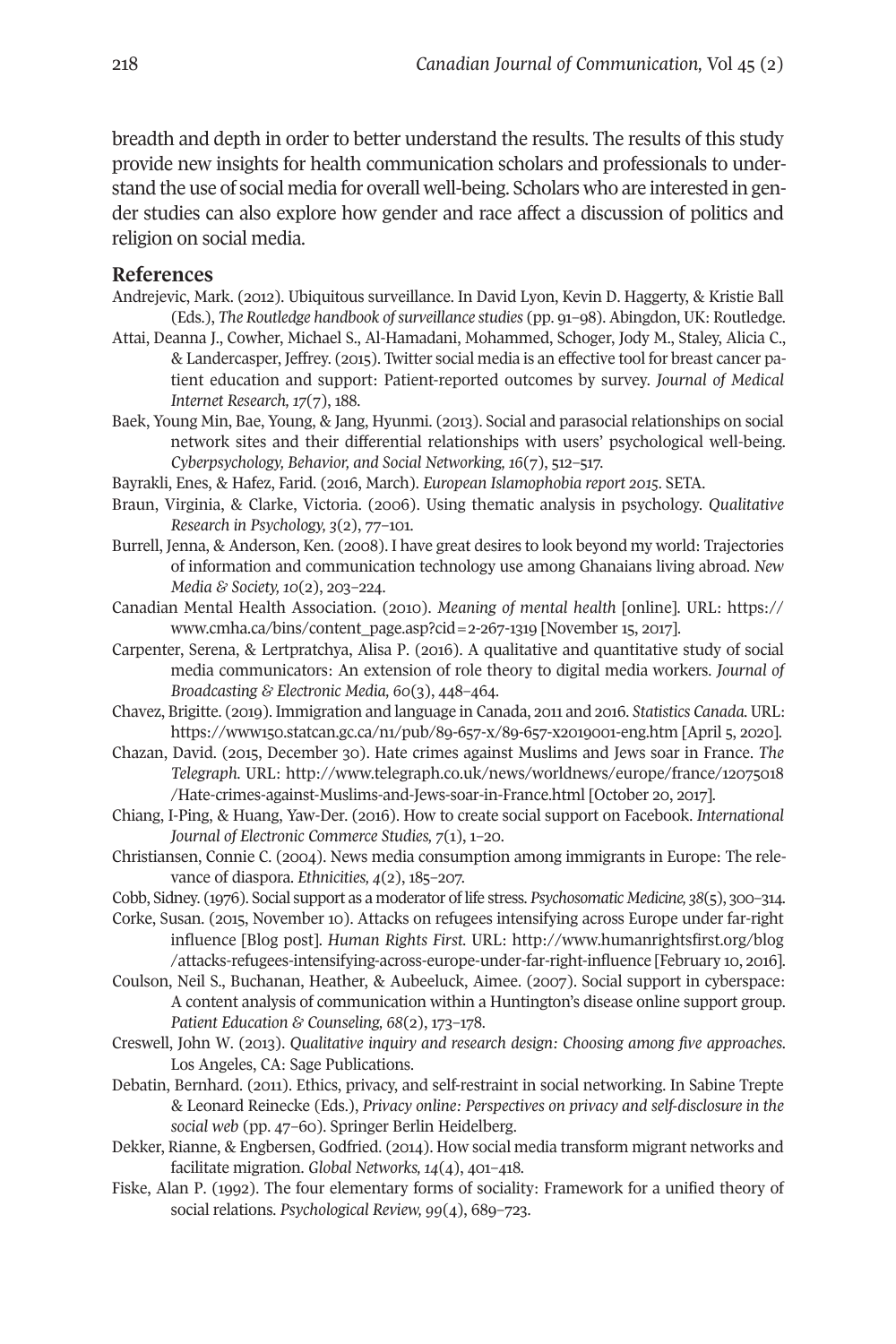- Georgiou, Myria. (2006). *Diaspora, identity and the media: Diasporic transnationalism and mediated spatialities.* New York, NY: Hampton Press.
- Hall, Stuart, & Du Gay, Paul (Eds.). (1226). *Questions of cultural identity*. London: Sage Publications.
- Harwood, Aramiha. (2015). Horis, neffs, and aunties: Social media, language and identity for young Maori in Australia. *Journal of Migration & Culture, 6*(1), 7–21.
- Hayes, Andrew F., & Krippendorff, Klaus. (2007). Answering the call for a standard reliability measure for coding data. *Communication Methods & Measures, 1*(1), 77–82.
- Hiller, Harry H., & Tara M. Franz. (2004). New ties, old ties and lost ties: The use of the internet in diaspora. *New Media & Society, 6*(6), 731–752.
- Karim, Karim Haiderali (Ed.). (2003). *The media of diaspora. Vol. 7.* Abingdon, UK: Psychology Press.
- Khan, M. Laeeq, Zaher, Zulfia, & Gao, Bowen. (2018). Communicating on Twitter for charity: Understanding the wall of kindness initiative in Afghanistan, Iran, and Pakistan. *International Journal of Communication, 12*, 806–830.
- Khandaker, Tamara. (2017, November 28). Hate crimes increased in Canada last year. *Vice.* URL: [https://news.vice.com/en\\_ca/article/4344vp/hate-crimes-increased-in-canada-last-year](https://news.vice.com/en_ca/article/4344vp/hate-crimes-increased-in-canada-last-year) [December 1, 2017].
- Kirmayer, Laurence J., Narasiah, Lavanya, Munoz, Marie, Rashid, Meb, Ryder, Andrew G., Guzder, Jaswant, Hassan, Ghayda, Rousseau, Cécile, & Pottie, Kevin. (2011). Common mental health problems in immigrants and refugees: General approach in primary care. *Canadian Medical Association Journal, 183*(12), 252–267.
- Levitt, Mary J., Lane, Jonathan D., & Levitt, Jerome (2005). Immigration stress, social support, and adjustment in the first postmigration year: An intergenerational analysis. *Research in Human Development, 2*(4), 159-177.
- Liang, Ting-Peng, Ho, Yi-Ting, Li, Yu-Wen, & Turban, Efraim. (2011). What drives social commerce: The role of social support and relationship quality. *International Journal of Electronic Commerce, 16(2), 69-90.*
- Lin, Xiaolin, Zhang, Dawei, & Li, Yibai. (2016). Delineating the dimensions of social support on social networking sites and their effects: A comparative model. *Computers in Human Behavior,* 58421–58430. doi[:10.1016/j.chb.2016.01.017.](http://doi.org/10.1016/j.chb.2016.01.017)
- Matsaganis, Matthew D., Katz, Vikki S., & Ball-Rokeach, Sandra J. (2011). *Understanding ethnic media: Producers, consumers, and societies*. Abingdon, UK: Sage Publications.
- Mitchell, Liam. (2017, February 15). *Racism: The missing social determinant of health.* Dalla Lana School of Public Health, University of Toronto. URL: [http://www.dlsph.utoronto.ca/2017](http://www.dlsph.utoronto.ca/2017/02/racism-the-missing-social-determinant-of-health) [/02/racism-the-missing-social-determinant-of-health](http://www.dlsph.utoronto.ca/2017/02/racism-the-missing-social-determinant-of-health) [December 1, 2017].
- Myrick, Jessica Gall. (2015). Emotion regulation, procrastination, and watching cat videos online: Who watches internet cats, why, and to what effect? *Computers in Human Behavior,* 52, 168–176.
- Ng, Edward, & Omariba, Walter. (2010, July 1). Is there a healthy immigrant effect in mental health? Evidences from population-based health surveys in Canada. *Canadian Issues: Immigrant Mental Health*, 23–28.
- Pew Research Center, (2017a). *Democrats more likely than Republicans to say online harassment is a major problem.* URL: [http://www.pewresearch.org/fact-tank/2017/07/24/democrats-more](http://www.pewresearch.org/fact-tank/2017/07/24/democrats-more-likely-than-republicans-to-say-online-harassment-is-a-major-problem) [-likely-than-republicans-to-say-online-harassment-is-a-major-problem](http://www.pewresearch.org/fact-tank/2017/07/24/democrats-more-likely-than-republicans-to-say-online-harassment-is-a-major-problem) [December 1, 2017].
- Pew Research Center. (2017b). *Men, women experience and view online harassment differently.* URL: [http://www.pewresearch.org/fact-tank/2017/07/14/men-women-experience-and](http://www.pewresearch.org/fact-tank/2017/07/14/men-women-experience-and-view-online-harassment-differently) [-view-online-harassment-differently](http://www.pewresearch.org/fact-tank/2017/07/14/men-women-experience-and-view-online-harassment-differently) [December 1, 2017].
- Plaza, Dwaine. (2010). Maintaining transnational identity: A content analysis of web pages constructed by second-generation Caribbeans. In Pedro J. Oiarzabal & Andoni Alonso (Eds.), *Diasporas in the new media age: Identity, politics and community* (pp. 151–162). Reno, NV: University of Nevada Press.
- Ramanadhan, Shoba, Mendez, Samuel R., Rao, Megan, & Viswanath, Kasisomayajula. (2013). Social media use by community-based organizations conducting health promotion: A content analysis. *BMC Public Health*, *13*(1), 1122.